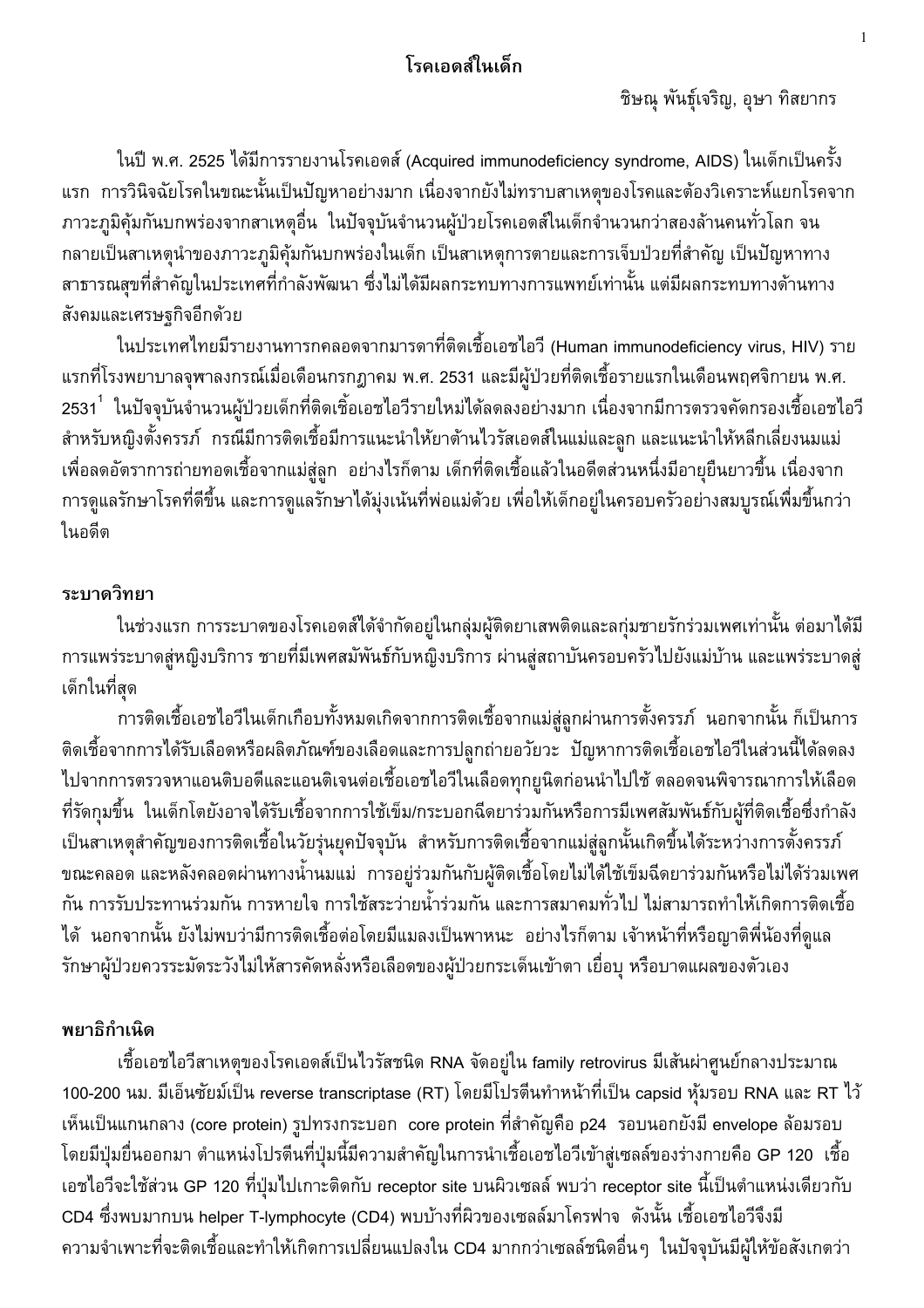อาจมี receptor site อื่นๆ บนเซลล์อีกที่จะให้เชื้อเอชไอวีไปเกาะติดจากการติดเชื้อเอชไอวีซึ่งเกิดขึ้นเป็นส่วนใหญ่ใน CD4 ทำให้สมรรถภาพการทำงานของเซลล์นั้นๆ เสื่อมลงหรือเซลล์ตายในที่สด นอกจากนั้น cytotoxic T-lymphocyte ้ที่ไม่ได้ติดเชื้อเอชไอวียังมีส่วนช่วยทำลาย CD4 ที่ติดเชื้อเอชไอวีซึ่งจะยิ่งทำให้จำนวน CD4 ลดลง อันเป็นผลให้เกิด ้ภาวะภูมิคุ้มกันบกพร่องตามมาจากการที่มีความผิดปกติในการทำงานของภูมิคุ้มกันชนิดพึ่งเซลล์และการสร้าง แอนติบอดี ความผิดปกติในการทำงานของ B-lymphocyte ยังเกิดได้จากการที่ถูกกระตุ้นด้วย HIV antigen อยู่เป็นระยะ ี เวลานานๆ ตลอดจนการสูญเสียการควบคุมจาก T-lymphocyte ความผิดปกติในระบบภูมิคุ้มกันอื่นๆ ที่อาจพบได้แก่ ้ความผิดปกติของหน้าที่ของนิวโตรฟิล ระบบคอมพลีเมนต์ สำหรับในเด็กที่เป็นโรคเอดส์มักจะพบว่ามีความผิดปกติใน B-lymphocyte ก่อน T-lymphocyte อันเป็นผลทำให้เกิดการติดเชื้อแบคทีเรียอย่างรุนแรงบ่อยๆ ซึ่งเป็นลักษณะที่ แตกต่างไปจากโรคเอดส์ในผู้ใหญ่และถึงแม้ว่า B-lymphocyte จะเสื่อมสมรรถภาพในการทำงาน แต่จะพบว่าระดับอิมมู โนโกลบุลินในเลือดสูง และมักจะพบการเปลี่ยนแปลงนี้ก่อน lymphopenia หรือการลดลงของ T-lymphocyte นอกจาก CD4 ซึ่งมีการติดเชื้อเอชไอวีเป็นส่วนใหญ่แล้ว ยังอาจพบเชื้อเอชไอวีได้ใน subset อื่นๆ ของลิมโฟซัยต์, B-Tymphocyte, มาโครฟาจ และโมโนซัยต์ ดังนั้น เลือดของผู้ติดเชื้อจึงสามารถถ่ายทอดโรคไปสู่ผู้อื่นได้ง่ายที่สุด ในซีรั่ม หรือพลาสมาของผู้ติดเชื้อเอชไอวีอาจมีเชื้ออยู่ได้แม้จะไม่มีเซลล์ต่าง ๆ ปนเปื้อนอยู่ก็ตาม แต่พบได้ในปริมาณน้อย และ ้ยังขึ้นกับระยะการดำเนินโรคของผู้ป่วยด้วย พบว่าหลังการติดเชื้อใหม่ๆ และในระยะสุดท้ายของโรคจะมีเชื้อเอชไอวีอยู่ ในซีรั่มหรือพลาสมามากกว่าในระยะกลางๆ ของโรค นอกจากเลือดแล้วยังพบเชื้อเอชไอวีได้ในปริมาณที่ค่อนข้างมาก ในน้ำกามและสารคัดหลั่งบริเวณปากมดลูกของผู้ติดเชื้อซึ่งส่วนใหญ่อยู่ในลิมโฟซัยต์ที่ปะปนอยู่ในน้ำกามและสารคัด หลั่งบริเวณปากมดลูก ใน cell-free fluid ก็อาจพบเชื้อเอชไอวีได้เช่นกัน นอกจากนั้น ยังพบเชื้อเอชไอวีได้ในน้ำตา น้ำลาย น้ำไขสันหลัง น้ำในข้อ น้ำคร่ำ น้ำนม ตลอดจนสารคัดหลั่งของผู้ที่ติดเชื้อเกือบทุกอย่าง ซึ่งพบได้ในปริมาณที่ต่ำ ้<br>เมื่อเทียบกับเลือดและน้ำกาม <sup>1-3</sup>

### ลักษณะทางคลินิก

่ ในปี ค.ศ.1984 ศูนย์ควบคุมโรคติดต่อ (Centers for Disease Control, CDC) ประเทศสหรัฐอเมริกา ได้แบ่ง ระยะของโรคเอดส์ในเด็กอายุต่ำกว่า 13 ปี โดยแบ่งออกตามลักษณะสองประการคือ อาการทางคลินิก และสภาวะของ ภูมิคุ้มกัน ึ (ตารางที่ 1-3)

| สภาวะของ         | ลักษณะทางคลินิก                      |                 |    |    |  |
|------------------|--------------------------------------|-----------------|----|----|--|
| ภมิคัมกัน        | $N$ (ไม่มีอาการ)   A (อาการเล็กน้อย) | C (อาการรุนแรง) |    |    |  |
| 1.ปกติ           | N1                                   | Α1              | Β1 |    |  |
| 2.ผิดปกติปานกลาง | N <sub>2</sub>                       | A2              | B2 | C2 |  |
| 3.ผิดปกติมาก     | N <sub>3</sub>                       | A3              | B3 | C3 |  |

### ี ตารางที่ 1. การแบ่งระยะของโรคเอดส์ในเด็ก (CDC 1994).

### ี ตารางที่ 2. สภาวะภูมิคุ้มกันพิจารณาจาก CD4 และค่าร้อยละของลิมโฟชัยต์ตามเกณฑ์อายุ.

| CD4 [เซลล์/ลบ.มม. (%)] | อายุ < 12 เดือน           | อายุ 1-5 ปี               | ่อายุ 6-12 ปี            |
|------------------------|---------------------------|---------------------------|--------------------------|
| 1 ปกติ                 | $\geq$ 1,500 ( $\geq$ 25) | $\geq$ 1,000 ( $\geq$ 25) | $\geq 500$ ( $\geq 25$ ) |
| ่ 2. ผิดปกติปานกลาง    | 750-1,499 (15-24          | 500-999 (15-24)           | 200-499 (15-24)          |
| 3. ผิดปกติมาก          | $< 750$ (<15)             | $< 500$ ( $< 15$ )        | $< 200$ ( $< 15$ )       |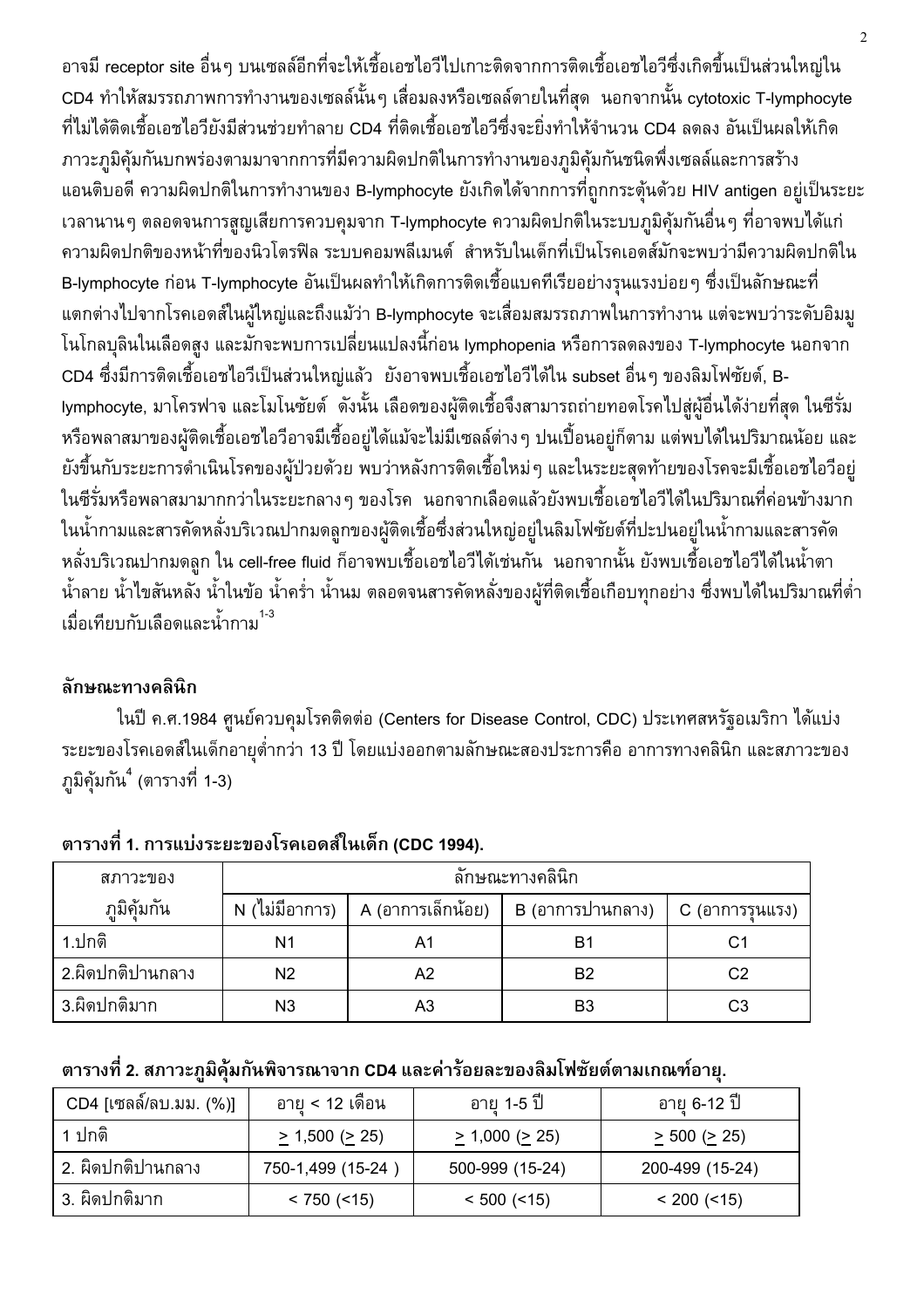ตารางที่ 3. ลักษณะอาการทางคลินิกของโรคเอดส์ในเด็ก.\*

| <b>Category N:</b> | ไม่มีอาการ                                                                                     |
|--------------------|------------------------------------------------------------------------------------------------|
|                    | Category A: อาการเล็กน้อย                                                                      |
|                    | ้มีอาการอย่างน้อยสองข้างต่อไปนี้: ต่อมน้ำเหลืองโต ตับโต ม้ามโต ต่อมน้ำลายพาโรติดอักเสบ ผื่นการ |
|                    | ติดเชื้อซ้ำๆ ของทางเดินหายใจสวนต้น-ไซนัสอักเสบ-หูชั้นกลางอักเสบ                                |
| <b>Category B:</b> | มือาการปานกลาง                                                                                 |
|                    | ภาวะซีด (ฮีโมโกลบินน้อยกว่า 8 ก./ดล.) นิวโตรฟิลต่ำ (< 1,000 เซลล์/ลบ.มม) เกร็ดเลือดต่ำ         |
|                    | (<100,000/ลบ.มม.)                                                                              |
|                    | โรคเยื่อหุ้มสมองอักเสบ ปอดอักเสบ และภาวะเซพสิสจากเชื้อแบคทีเรีย (หนึ่งครั้ง)                   |
|                    | โรคติดเชื้อราแคนดิดาในช่องปากนานเกิน 2 เดือน ในเด็กอายุมากกว่า 6 เดือน                         |
|                    | อาการของกล้ามเนื้อหัวใจ                                                                        |
|                    | โรคติดเชื้อไซโตเมกาโลไวรัส ก่อนอายุ 1 เดือน                                                    |
|                    | โรคท้องเสียซ้ำๆ หรือเรื้อรัง                                                                   |
|                    | โรคตับอักเสบ                                                                                   |
|                    | โรคติดเชื้อไวรัสเริมซ้ำๆ ที่ปาก                                                                |
|                    | โรคติดเชื้อไวรัสเริมที่หลอดลม-ปอด-หลอดอาการ ก่อนอายุ 1 เดือน                                   |
|                    | โรคติดเชื้อ VZV อย่างน้อย 2 ครั้งหรือมากกว่า 1 dermatome                                       |
|                    | โรคมะเร็งกล้ามเนื้อเรียบ (Leiomyosarcoma)                                                      |
|                    | Lymphocytic interstitial pneumonitis (LIP)                                                     |
|                    | โรคไต                                                                                          |
|                    | Nocardiosis                                                                                    |
|                    | ไข้มากกว่า 1 เดือน                                                                             |
|                    | Toxoplasmosis ก่อนอายุ 1 เดือน                                                                 |
|                    | โรคอีสุกอีใสชนิดแพร่กระจาย                                                                     |
| <b>Category C:</b> | มือาการรุนแรง (โรคเอดส์)                                                                       |
|                    | โรคติดเชื้อแบคทีเรียชนิดรุนงแรง เกิน 2 ครั้งใน 2 ปี                                            |
|                    | โรคติดเชื้อราแคนดิดา ในทางเดินอาการและทางเดินหายใจส่วนล่าง                                     |
|                    | โรค coccidioidomycosis ชนิดแพร่กระจาย                                                          |
|                    | โรค cryptococcosis ชนิดนอกปอด                                                                  |
|                    | โรค cryptosporidiosis หรือ isosporiasis ซึ่งทำให้เกิดท้องเสียนานเกิน 1 เดือน)                  |
|                    | อาการทางสมอง (Encephalopathy)                                                                  |
|                    | การติดเชื้อฉวยโอกาส (PCP, ไซโตเมกาโลไวรัส การติดเชื้อราชนิดแพร่กระจาย)                         |
|                    | การติดเชื้อมัยโคแบคทีเรียชนิดแพร่กระจาย                                                        |
|                    | มะเร็ง (Kaposi's sarcoma, มะเร็งต่อมน้ำเหลือง)                                                 |
|                    | ึกลุ่มอาการ Wasting (ภาวะเลี้ยงไม่โตอย่างรุนแรง หรือน้ำหนักลดมากกว่าสองเปอร์เซนไตล์)           |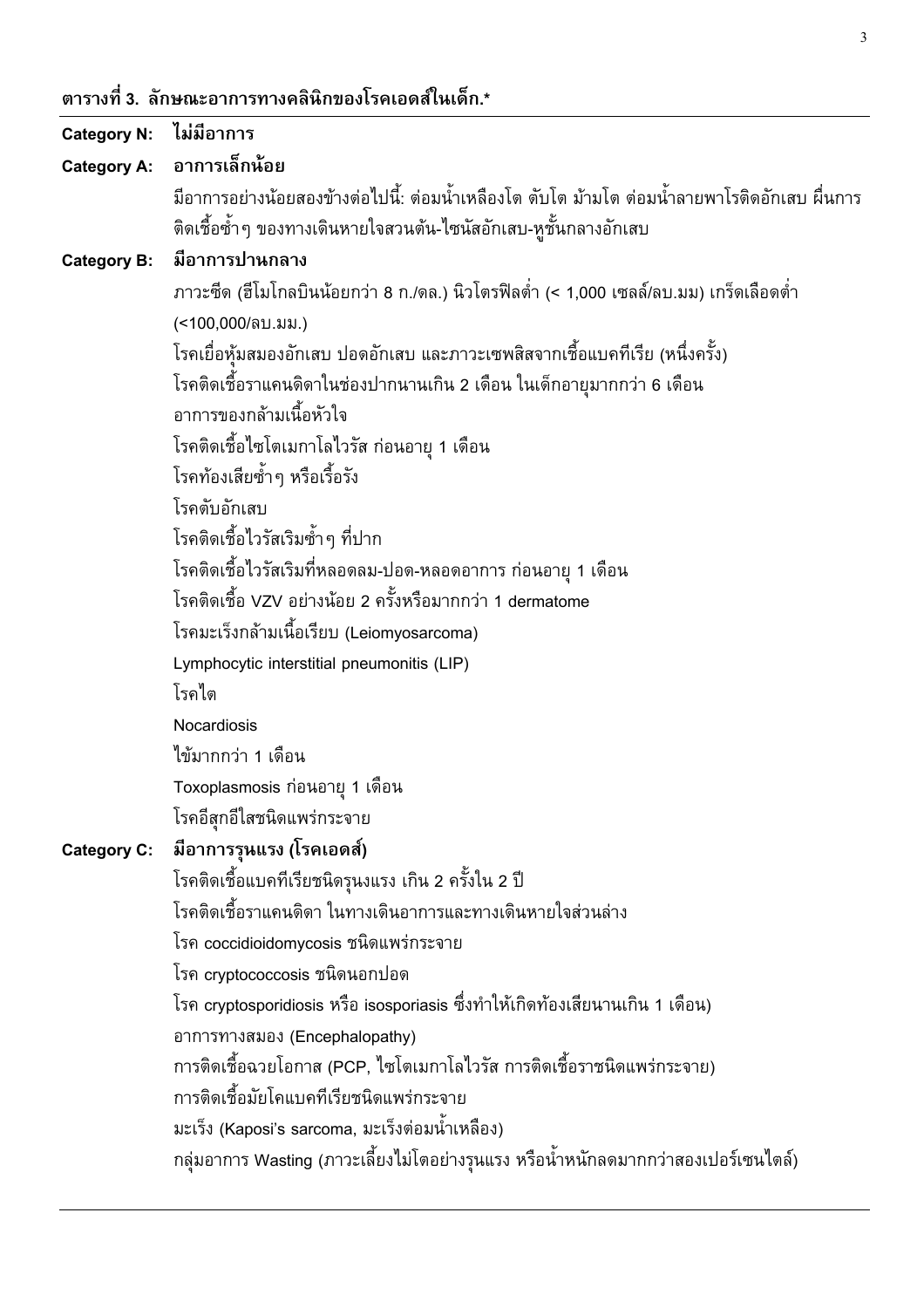โดยทั่วไป ผู้ป่วยโรคเอดส์ในเด็กมีความรุนแรงของโรค การดำเนินโรค และการพยากรณ์โรคที่รุนแรงกว่าผู้ป่วย ้ผู้ใหญ่ จำแนกตามการดำเนินโรคออกเป็นสองกลุ่มคือ 1) การดำเนินโรคช้า (slow progressor) พบประมาณ 2 ใน 3 ของทั้งหมด ผู้ป่วยเริ่มมีอาการเมื่ออายุ 4-5 ปีขึ้นไป อาการค่อยเป็นค่อยไปและมักไม่รุนแรงมักมีอาการเป็นหวัดบ่อยๆมี ้ผื่นคัน ไอเรื้อรัง ต่อมน้ำลายพาโรติดมีขนาดโต กว่าจะปรากฏอาการรุนแรงมักมีอายุกว่า 5 ปี หากได้รับการดูแลรักษาที ดี อาจมีชีวิตอยู่ยืนยาวและมีคุณภาพชีวิตที่ดี และ 2) การดำเนินโรคเร็ว (rapid progressor) พบประมาณ 1 ใน 3 ของ ้ทั้งหมด ผู้ป่วยเริ่มมีอาการตั้งแต่อายุเป็นเดือน มักเลี้ยงไม่โต พัฒนาการล่าช้า มีการติดเชื้อแบคทีเรียที่รุนแรง เช่น ภาวะเซพสิส และมักเสียชีวิตภายในสองปีแรกหากไม่ได้รับการรักษา

แพทย์ควรนึกถึงโรคเอดส์อยู่ในการวินิจฉัยแยกโรคในกรณีที่ผู้ป่วยมีอาการดังต่อไปนี้ เป็นโรคปอดอักเสบอย่าง รุนแรงหรือเป็นซ้ำๆ ในขวบปีแรกของอายุ มีต่อมน้ำเหลืองโตเรื้อรัง ติดเชื้อแบคทีเรียอย่างรุนแรง ตับม้ามโต ต่อม ้น้ำลายพาโรติดโต มีอาการติดเชื้อราในปากเรื้อรัง เลี้ยงไม่โต พัฒนาการช้า อุจจาระร่วงเป็นๆ หายๆ หรือเป็นอย่าง รุนแรงมีการติดเชื้อที่แปลกไปจากปกติ ตรวจพบเกร็ดเลือดต่ำ

#### อาการทางสมอง

้ความผิดปกติทางสมองในผู้ป่วยโรคเอดส์ในเด็กที่พบบ่อยได้แก่ ภาวะสมองเล็ก ซึ่งอาจเป็นมาแต่กำเนิดหรือ ้เกิดขึ้นในภายหลัง generalized progressive encephalopathy มีพัฒนาการช้าลง มีความผิดปกติของระบบกล้ามเนื้อ และเชาว์ปัญญา อาการทางสมองที่พบได้รองลงไปได้แก่ apathy, อัมพาต เดินเซ อัมพาตแบบ pseudobulbar, pyramidal tract signs, extrapyramidal rigidity, myoclonus อาการทางสมองที่พบได้น้อยได้แก่ อาการชักมี focal neurological signs มีความผิดปกติของคลื่นสมอง อาการทางสมองที่เกิดขึ้นเหล่านี้เข้าใจว่าเกิดจากการติดเชื้อเอชไอวี ่ ในสมองดังที่มีการตรวจพบชิ้นส่วนของ HIV RNA และ DNA sequences และ multinucleated cell ของสมอง ุ นอกจากนั้น ยังตรวจพบเชื้อเอชไอวี HIV-specific reverse transcriptase, antigen และ antibody ในน้ำไขสันหลัง ใน ผู้ป่วยบางรายยังพบว่ามีการสร้าง HIV-specific IgG ในน้ำไขสันหลัง การตรวจ CT ของสมองจะพบสมองฝ่อ โพรงสมอง ์โต อาจพบภาวะหินปูนจับและ contrast enhancement ที่ basal ganglia, periventricular area, frontal lobe และใน white mater

#### อาการทางปอด

ี่ สำหรับ LIP ซึ่งพบได้น้อยกว่าในเด็กจะมีอาการหายใจลำบากไปจนถึงภาวะขาดออกซิเจนอย่างค่อยเป็นค่อยไป ผู้ป่วยมักไม่มีไข้ ฟังและเคาะปอดมักจะไม่พบสิ่งผิดปกติ ภาพรังสีปอดจะเห็น nodular infiltrates ทั่วไปอาจมี superior mediastinum กว้าง และต่อมน้ำเหลืองบริเวณขั้วปอดโต สามารถให้การวินิจฉัย LIP ได้แน่นอน การตรวจชิ้นเนื้อในปอด ซึ่งจะพบ mononuclear cell รวมตัวเป็น nodules อยู่ในบริเวณ peribronchial หรือ parenchyma ของปอด อาจมีลิมโฟ ซัยต์และ plasma cell อยู่ทั่วไปในบริเวณ interstitial และ peribronchial ของปอด ลักษณะของ LIP จะต่างจากลักษณะ ของโรคปอดบวมที่เกิดจาก PCP ในแง่ที่ผู้ป่วย LIP มักมีต่อมน้ำเหลืองโตทั่วไป ต่อมน้ำลายโต และปลายนิ้วโป่งพอง ็นอกจากนั้นผู้ป่วย LIP ยังมีค่าซีรัมอิมมูโนโกลบุลินสูง มี lactate dehydrogenase ต่ำ และมักมีแอนติบอดีต่อ ไวรัสเอ็ปสไตน์บาร์ (Epstein-Barr virus, EBV) สูง มีผู้ตรวจพบ EBV DNA และ HIV DNA ในเนื้อปอดของผู้ป่วยที่เป็น LIP จึงทำให้ชวนสงสัยว่า EBV และเอชไอวีมีส่วนร่วมกันในการทำให้เกิด LIP โดยทั่วไปผู้ป่วยโรคเอดส์ในเด็กที่มีภาวะ LIP มักจะมีพยากรณ์โรคที่ดีกว่าเมื่อเทียบกับการติดเชื้ออื่นๆ ภาวะ LIP จะตอบสนองดีเมื่อให้การรักษาด้วยสเตียรอยด์

#### อาการของระบบทางเดินอาการ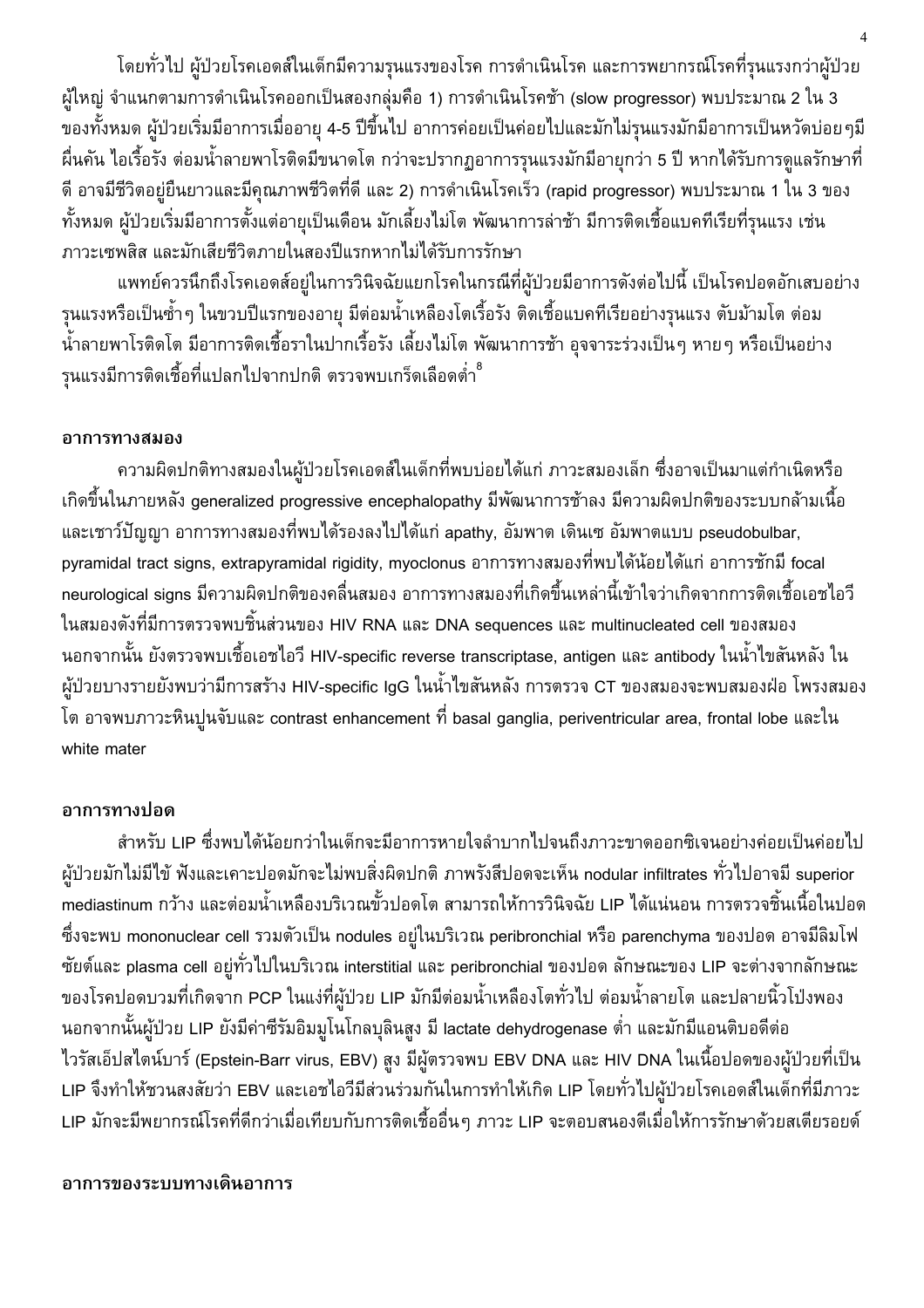#### อาการทางโลหิตวิทยาและมะเร็ง

้อาการทางโลหิตวิทยาที่พบบ่อยได้แก่ อาการซีด เม็ดเลือดขาวลดลง และภาวะเกร็ดเลือดต่ำ

ผู้ที่ติดเชื้อเอชไอวีโดยเฉพาะผู้ป่วยผู้ใหญ่มีความเสี่ยงสูงต่อการเกิดมะเร็งเมื่อเทียบกับคนปกติ สำหรับเด็กที่ติด เชื้อเอชไอวี

# โรคติดเชื้อฉวยโอกาส

โรคติดเชื้อฉวยโอกาสในผู้ป่วยโรคเอดส์ในเด็กพบได้น้อยกว่าผู้ใหญ่และมักพบในระยะท้ายๆ ของโรค เช่นเดียวกัน อย่างไรก็ตาม ในระยะต้นๆ ผู้ป่วยเด็กจะมีความบกพร่องของระบบการสร้างแอนติบอดี (Humoral mediated immune response, HMIR) ทำให้เกิดการติดเชื้อแบคทีเรีย และในเวลาต่อมาจะมีความปกพร่องของระบบ ู้ เซลล์ (Cell-mediated immune response, CMIR) เช่นเดียวกับในผู้ป่วยผู้ใหญ่ ทำให้เกิดการติดเชื้อรา ไวรัสและวัณโรค

การติดเชื้อแบคทีเรียมักเป็นซ้ำ ๆในรูปแบบของโรคหูชั้นกลางอักเสบ โรคติดเชื้อในกระแสเลือด โรคเยื่อหุ้ม ี่สมองอักเสบ โรคปอดอักเสบ และโรคกระดูกอักเสบ สาเหตุส่วนใหญ่เกิดจากเชื้อนิวโมคอคคัส เชื้อฮีโมฟิลุส อินฟลูเอน ูเซ และเชื้อซัลโมเนลา อาจพบการติดเชื้อแบคทีเรียติดสีกรัมลบหรือ *Staphylococcus aureus* ได้โดยเฉพาะอย่างยิ่ง หากเกิดการติดเชื้อภายในโรงพยาบาล

โรคติดเชื้อฉวยโอกาสที่สำคัญและพบได้บ่อยคือ โรคปอดอักเสบจากเชื้อ *Pneumocystis carinii (*PCP) รองลง ไปได้แก่ การติดเชื้อราแคนดิดาในช่องปากและหลอดอาหาร การติดเชื้อ Mvcobacterium avium intracellulare ชนิด ้กระจาย การติดเชื้อไซโตเมกาโลไวรัสชนิดแพร่กระจาย cryptosporidiosis และการติดเชื้อเริม (Hepes simplex) ชนิด เรื้อรัง นอกจากนั้น ยังอาจพบการติดเชื้อไวรัสอื่นๆ อย่างรุนแรง เช่น อีสุกอีใส งูสวัด หัด ซึ่งอาจจะมีลักษณะของโรคที่ แตกต่างไปจากปกติ

PCP เป็นโรคติดเชื้อฉวยโอกาสที่พบบ่อยที่สุดในผู้ป่วยเอดส์ทั้งเด็กและผู้ใหญ่ และมีอัตราตายสูง อาการอาจ ้ค่อยเป็นค่อยไปหรืออาจดำเนินไปอย่างรวดเร็วก็ได้ ผู้ป่วยมักมีไข้ ไอ หายใจเร็ว ฟังปอดอาจไม่พบสิ่งผิดปกติแต่ผู้ป่วย มีอาการหายใจลำบาก ในระยะแรกภาพถ่ายรังสีปอดอาจไม่พบสิ่งผิดปกติ จำนวนเม็ดเลือดขาวมักปกติ ค่า LDH มักสูง ้เกินกว่าปกติตั้งแต่ 3 เท่าขึ้นไป เมื่อผู้ป่วยมีอาการมากขึ้นภาพถ่ายรังสีปอดจะมี interstitial infiltration โดยทั่วไปโดย ้กระจายออกไปจากขั้วปอด การวินิจฉัย PCP ที่แน่นอนคือ ย้อมพบเชื้อในเสมหะหรือ gastric washing ในเด็กเล็กอาจ ใช้ bronchopulmonary lavage สำหรับวิธีที่ตรวจพบเชื้อมากที่สุดคือ ย้อมเชื้อจากชิ้นเนื้อปอด วิธีย้อมเชื้อที่ใช้โดยทั่วไป ้คือ methenamine silver nitrate (Gomori) การตรวจทางซีโรโลยีไม่ช่วยในการวินิจฉัยเนื่องจากพบแอนติบอดีต่อเชื้อนี้ ได้ในคนปกติ

#### การตรวจทางห้องปฏิบัติการ

การตรวจพบแอนติบอดีต่อเชื้อเอชไอวีในเด็กซึ่งคลอดจากแม่ที่ติดเชื้อเอชไอวีไม่สามารถยืนยันได้ว่าเป็นการติด เชื้อจริง เนื่องจากแอนติบอดีดังกล่าวอาจเป็นแอนติบอดีที่ผ่านมาจากแม่ซึ่งอาจตรวจพบในเด็กได้นานถึง 18 เดือน การวินิจฉัยภาวะติดเชื้อในเด็กซึ่งคลอดจากแม่ที่ติดเชื้อเอชไอวีซึ่งมีอายุต่ำกว่า 18 เดือน และยังไม่มีอาการของ ์ โรค ทำได้โดยการตรวจทางห้องปฏิบัติการอื่นๆ เช่น การเพาะเลี้ยงเชื้อเอชไอวี การตรวจแอนติเจนของเชื้อ เช่น p24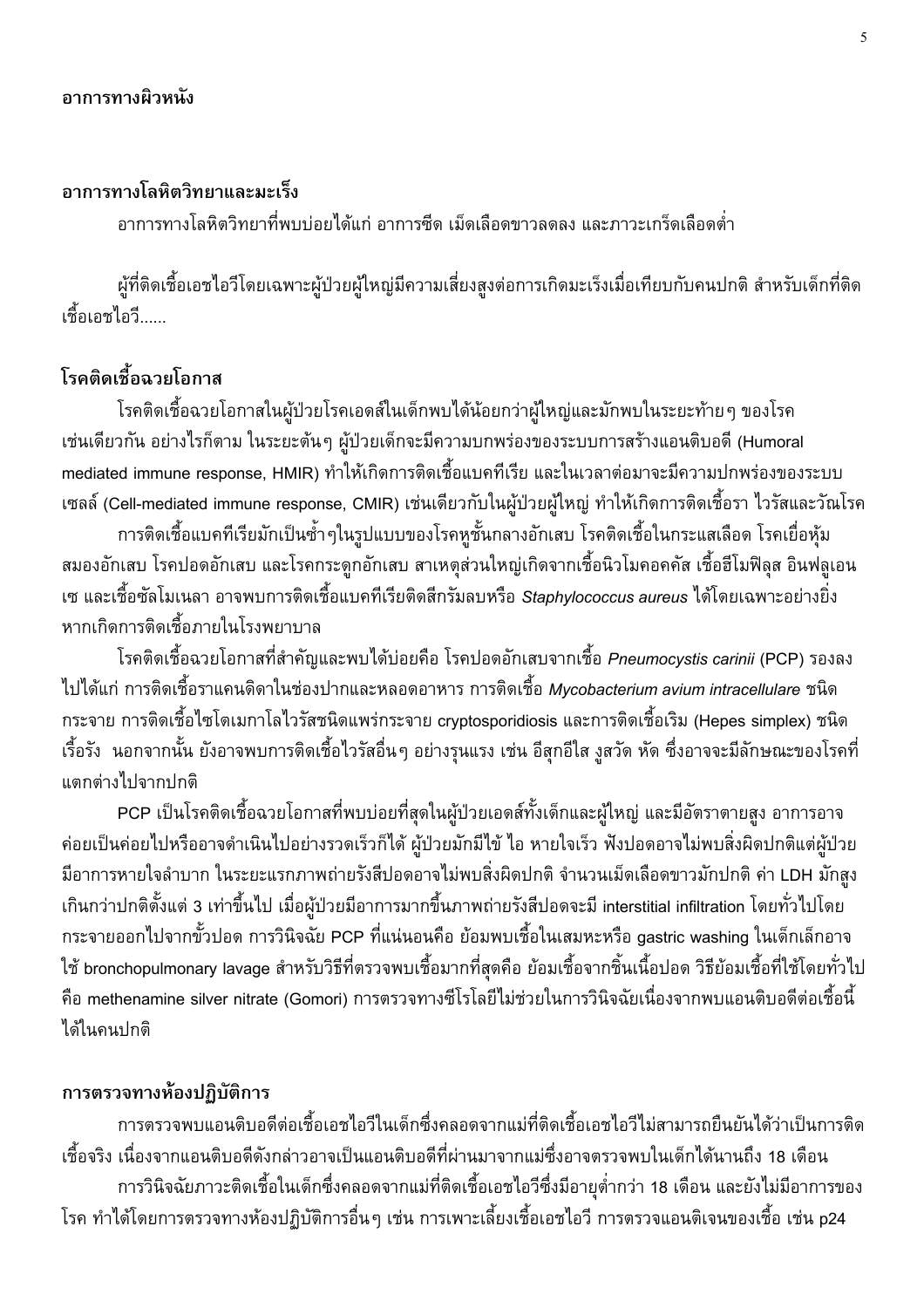antigen การตรวจ HIV DNA โดยวิธี polymerase chain reaction (PCR) เป็นต้น วิธีการต่างๆ ดังกล่าวมีความไว ้ความจำเพาะ และข้อดี ข้อเสียของการตรวจที่แตกต่างกัน

้ปัญหาการตรวจวินิจฉัยภาวะติดเชื้อเอชไอวีในทารกได้แก่ การที่มีแอนติบอดีต่อเชื้อเอชไอวีผ่านจากแม่สู่ลูกใน ์<br>ครรภ์โดยแอนติบอดีนี้จะคงอยู่ในลูกได้หลายเดือนหรือเป็นปี ระยะโดยเฉลี่ยคือประมาณ 10 เดือน ทำให้ไม่สามารถ ยืนยันการติดเชื้อเอชไอวีด้วยการตรวจแอนติบอดีต่อเชื้อเอชไอวีได้ ถ้าผู้ป่วยไม่มีอาการของโรคเอดส์เป็นที่ยอมรับกัน ้ทั่วไปว่า แอนติบอดีต่อเชื้อเอชไอวีที่ตรวจพบในเด็กที่คลอดจากแม่ที่ติดเชื้อเอชไอวีจะเป็นประโยชน์ในการบอกว่าเด็ก ้คนนั้นติดเชื้อเอชไอวีจริงๆ ต้องรอตรวจเมื่อเด็กอายุ 15-18 เดือน ขึ้นไป เพื่อรอให้แอนติบอดีต่อเชื้อเอชไอวีจากแม่หมด ไปจากตัวเด็กก่อน และเด็กสามารถสร้างแอนติบอดีต่อเชื้อขึ้นได้เอง จึงมีผู้พยายามหาวิธีต่างๆ ที่จะวินิจฉัยภาวะติดเชื้อ เอชไอวีในเด็กก่อนอายุ 15 เดือน

การวินิจฉัยภาวะติดเชื้อเอชไอวีในเด็กแรกเกิดให้ได้เร็วที่สุดจะเป็นประโยชน์ต่อการรักษา ในปัจจุบันจึงมีผู้ ี พยายามคิดหาวิธีต่างๆ ที่จะวินิจฉัยการติดเชื้อเอชไอวีในเด็กก่อนอายุ 15 เดือน เช่น การเพาะเชื้อเอชไอวี, HIV-PCR, IgA anti-HIV แต่ละวิธีมีข้อดีข้อเสียที่ต่างกันออกไป เช่น การเพาะเชื้อเอชไอวี จะเสียเวลา ทำได้ยาก ได้ผลช้า ้สิ้นเปลืองมากทำให้ได้เฉพาะในห้องปฏิบัติการที่มีขีดความสามารถสูง การที่จะให้ได้ผลดีต้องใช้ปริมาณเลือดจำนวนมาก ซึ่งไม่เหมาะสำหรับการตรวจในทารก สำหรับ HIV-PCR เป็นวิธีที่มีความไวสูง ใช้ปริมาณเลือดที่ตรวจน้อย ทราบผลการ ตรวจภายใน 48 ชั่วโมง

ิการตรวจหาแอนติบอดีต่อเชื้อเอชไอวีมีหลายวิธีได้แก่ การตรวจเบื้องต้น enzyme - linked immunosorbent assay (ELISA), particle agglutination (PA) ซึ่งมีความไวและความจำเพาะของการทดสอบสูงและการตรวจเพื่อยืนยัน ได้แก่ western blot, indirect immunofluorescence assay (IFA), radioimmunoprecipitation assay (RIPA) ซึ่งเป็น วิธีการที่ยุ่งยากแต่มีความจำเพาะสูง ปัจจุบันนิยมใช้การตรวจเบื้องต้นสองวิธี ซึ่งมีหลักการของการทดสอบที่แตกต่างกัน ทำให้ประหยัดค่าใช้จ่ายไปได้มาก และจะใช้วิธีการตรวจเพื่อยืนยันเฉพาะในรายที่ผลของการตรวจด้วยวิธีเบื้อยงต้นสอง วิธีด้านกัน

้การเพาะเลี้ยงไวรัสต้องทำในห้องปฏิบัติการที่มีอุปกรณ์อย่างดี และใช้เวลาในการเพาะเชื้อ 2-4 สัปดาห์ เนื่องจากการตรวจด้วยวิธีนี้สิ้นเปลืองค่าใช้จ่ายสูง มีความยุ่งยากมากใช้เวลานาน และมีความไวของการทดสอบต่ำ

การตรวจแอนติเจนที่เรียก p24 antigen ซึ่งเป็นวิธีที่ง่ายที่สุด เพราะใช้การตรวจด้วยวิธี ELISA มีชุดตรวจ ้สำเร็จรูปขาย ถ้าเชื้อเอชไอวีแบ่งตัวมากในร่างกายเช่น ระยะที่มีการติดเชื้อใหม่ๆ หรือระยะท้ายๆ ของโรคก็จะมีระดับ ของ free p24 antigen ในเลือดสูง ดังนั้นจึงใช้ประโยชน์ในการตรวจหาผู้ที่ติดเชื้อในระยะต้น เช่น ระยะ window ซึ่งมี การติดเชื้อใหม่ๆ และการตรวจแอนติบอดียังให้ผลลบอยู่ มีประโยชน์ในการคัดกรองโลหิตให้มีความปลอดภัยเพิ่มขึ้น ้นอกจากนั้น ยังมีประโยชน์ในการติดตามการดำเนินโรคและผลการรักษาของผู้ป่วย การวินิจฉัยการติดเชื้อในเด็กทารก ้ซึ่งคลอดจากแม่ที่ติดเชื้อเอชไอวี ซึ่งไม่ค่อยมีประโยชน์เนื่องจากการทดสอบมีความไวต่ำ ถ้าใช้วิธีตรวจ immune complex dissociated p24 antigen จะมีความไวเพิ่มขึ้น ปัจจุบันวิธีการตรวจนี้ไม่เป็นที่นิยมเนื่องจากการตรวจด้วยวิธี PCR ทำได้ง่ายขึ้น

การตรวจด้วยวิธี PCR ซึ่งตรวจหา HIV DNA โดยการเพิ่มจำนวน DNA ของเชื้อเอชไอวีและตรวจด้วย DNA probe วิธีนี้สามารถบอกผลได้ในระยะเวลาอันสั้นและสามารถตรวจภาวะติดเชื้อเอชไอวีในระยะแรกเริ่มได้ เช่น ในทารก ้แรกเกิด ปัญหาที่สำคัญคือ มีผลบวกลวงได้ ความเชื่อถือของการทดสอบจะเพิ่มขึ้นเมื่อเด็กอายุเพิ่มขึ้น และเชื้อถือได้ ้อย่างมากเมื่อเด็กอายุ 2-4 เดือนขึ้นไป

#### การรักษา

การดูแลรักษาผู้ป่วยโรคเอดส์ในเด็กประกอบด้วยหลักการใหญ่ 3 ประการคือ 1 การรักษาด้วยยาต้านไวรัสเอดส์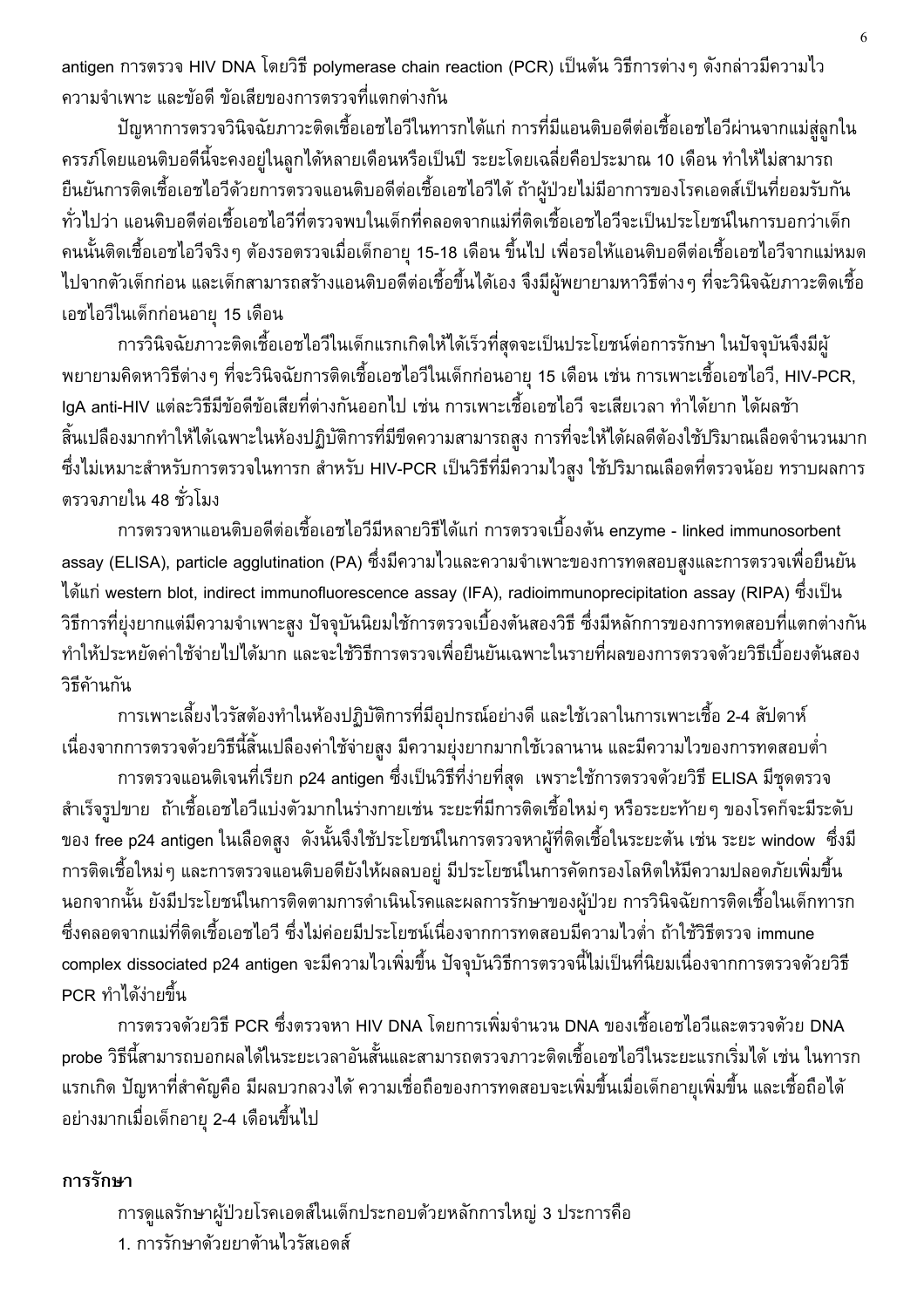- 2. การรักษาโรคที่พบร่วมด้วย
- 3 การรักษาแบบประดับประคอง
- 4. การป้องกันโรค

## การรักษาด้วยยาต้านไวรัสเอดส์

ในปัจจุบัน นอกจากมีการค้นพบยาต้านเอดส์ใหม่ ๆ หลายชนิด ยังมีการพัฒนาการตรวจทางห้องปฏิบัติการ ี่ ต่าง ๆ ที่เกี่ยวข้องกับโรคเอดส์ ได้แก่ การตรวจนับจำนวน CD4 ปริมาณไวรัส (viral load) และการดื้อยาของไวรัส (HIV resistance assay) ทำให้แพทย์สามารถให้การรักษาผู้ป่วยโรคเอดส์ได้อย่างมีประสิทธิภาพมากขึ้น ความพิการและอัตรา ้ตายและช่วยฟื้นฟูคุณภาพชีวิตของผู้ป่วยให้ดีขึ้น หลักเกณฑ์การรักษาที่กล่าวในบทความนี้เป็นหลักเกณฑ์ที่ใช้สากล ซึ่งอาจปรับเปลี่ยนเพื่อให้เหมาะสมกับผู้ป่วยเป็นรายๆไป โดยขึ้นกับการตัดสินใจของครอบครัวผู้ป่วยและดุลยพินิจของ กุมารแพทย์ผู้รักษาเป็นสำคัญ หลักการรักษานี้อาจเปลี่ยนแปลงอีกในอนาคตเนื่องจากมีการค้นคว้าวิจัยใหม่ ๆ เกี่ยวกับ โรคเอดส์เกิดขึ้นตลอดเวลา ธรรมชาติของโรคเอดส์ในเด็กนั้นแตกต่างจากในผู้ใหญ่พอสมควร โดยเฉพาะในเด็กเล็ก US Centers for Disease Control and Prevention แบ่งขั้นตอนการดำเนินโรคในเด็กออกเป็นกลุ่มๆ โดยยึดอาการหรือโรค ้แทรกซ้อน และความบกพร่องของระบบภูมิคุ้มกันเป็นหลัก เด็กส่วนใหญ่จะมีการดำเนินโรคที่เร็ว กล่าวคือ ครึ่งหนึ่งจะ เริ่มแสดงอาการของโรคเอดส์เต็มขั้นเมื่ออายุประมาณ 4 ปี สาเหตุที่เด็กส่วนใหญ่มีการดำเนินโรคเร็วเพราะระบบ ภูมิคุ้มกันยังพัฒนาไม่เต็มที่เหมือนผู้ใหญ่ และจำนวนเชื้อไวรัสเอดส์ในเลือดโดยเฉลี่ยสูงกว่าผู้ใหญ่ โดยที่ปัจจัยหนึ่งจะ ส่งผลให้อีกปัจจัยหนึ่งทวีความรุนแรงมากขึ้น จากการศึกษาในเด็กพบว่า ยาต้านเอดส์ช่วยลดอัตราการตาย ชะลอการ ดำเนินโรคและช่วยให้ระบบภูมิคุ้มกันที่เสื่อมไปพื้นตัวขึ้น อัตราตายของเด็กที่ได้ยาต้านไวรัสเอดส์ 2 ตัวและ 3 ตัวนั้น ิลดลงประมาณร้อยละ 30 และ 70 เมื่อเทียบกับเด็กกลุ่มที่ไม่ได้รับยาต้านเอดส์ใดๆ

## การเริ่มยาต้านไวรัสเอดส์

แพทย์ควรพิจารณาเริ่มยาต้านเอดส์แก่เด็กที่ติดเชื้อเอดส์ หากมีข้อบ่งชี้ข้อใดข้อหนึ่งดังต่อไปนี้

- มีอาการของการติดเชื้อเอชไอวี ซึ่งได้แก่กลุ่ม clinical category A, B และ C หรือมีหลักฐานสนับสนุนว่าระบบ ึ่ภูมิคุ้มกันเริ่มบกพร่อง ซึ่งได้แก่กลุ่ม immunological category 2 และ 3 (CD4 น้อยกว่ารัอยละ 15)
- ในเด็กอายุน้อยกว่า 12 เดือนที่ได้รับการวินิจฉัยว่าติดเชื้อเอดส์ กุมารแพทย์ควรพิจารณาเริ่มยาต้านเอดส์ให้ทุกราย หากเป็นไปได้ แม้ว่าเด็กจะยังไม่มีอาการหรือระบบภูมิคุ้มกันยังไม่บกพร่อง ทั้งนี้เพราะผู้ป่วยกลุ่มนี้อาจมีการดำเนินโรค ้ที่รวดเร็ว และไม่สามารถใช้ CD4 หรือปริมาณไวรัสเป็นเกณฑ์ตัดสินได้ว่าเด็กคนไหนจะมีการดำเนินโรคที่รวดเร็วหรือ ช้า ซึ่งข้อเท็จจริงนี้แตกต่างจากในเด็กโตและผู้ใหญ่
- สำหรับเด็กอายุ 1 ปีขึ้นไปที่ยังไม่มีอาการ อาจพิจารณาการเริ่มยาได้สองหนทาง คือ

1. ให้เริ่มยาต้านเอดส์ทันที เพื่อที่ผู้ป่วยจะได้รับการรักษาแต่เนิ่น ๆ ก่อนที่ระบบภูมิคุ้มกันจะถูกเชื้อเอชไอวีทำลาย ้จนเสื่อมลง หนทางนี้ได้รับความนิยมลดลง เนื่องจากยาต้านไวรัสเอดส์ผลข้างเคียงได้ การดื้อยาของเชื้ออาจเกิดหลังจาก ให้ยาไปสักระยะหนึ่ง อีกอย่างหนึ่งธรรมชาติของโรคในระยะแรกมักไม่รุนแรง

2. ให้รอไม่ต้องเริ่มยาหาก CD4 ยังอยู่ในเกณฑ์ดี (immunologic category 1) และปริมาณไวรัสยังมีระดับต่ำ (< 10,000-20,000 copies/มล) ในกรณีนี้ แพทย์ควรติดตามอาการของผู้ป่วย ปริมาณ CD4 และปริมาณไวรัสเป็น ระยะๆ และพิจารณาเริ่มยาเมื่อเด็กมีอาการหรือปริมาณ CD4 ลดลงเข้าใกล้ immunologic category 2 หรือ ปริมาณ HIV viral load เพิ่มสูงขึ้น (เกิน 5 เท่าของค่า baseline สำหรับเด็กอายุน้อยกว่า 2 ปี หรือเกิน 3 เท่าสำหรับเด็กอายุเกิน 2 ปีขึ้นไป)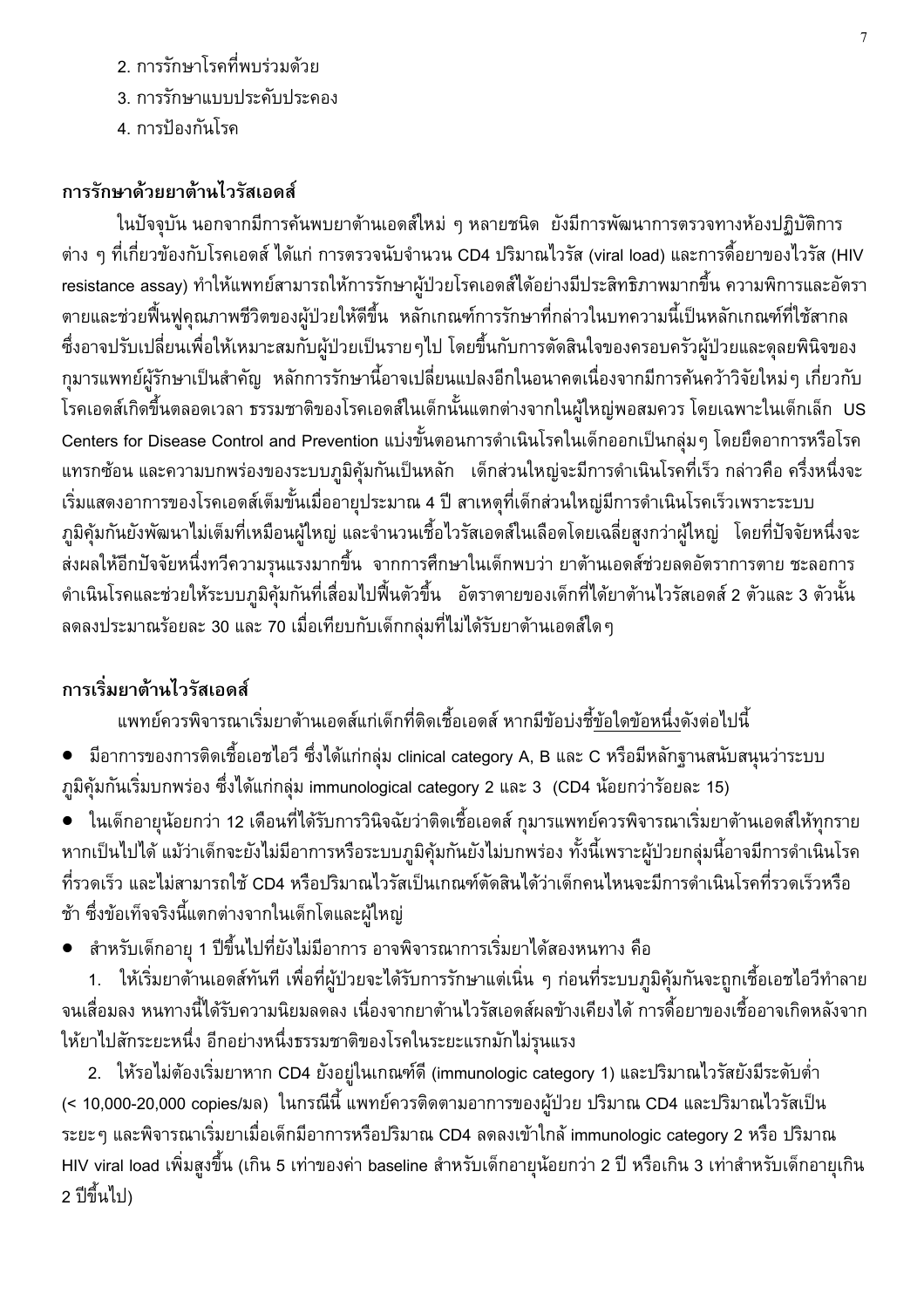เนื่องจากการใช้ยาต้านเอดส์จะต้องต่อเนื่องทุกวัน ก่อนเริ่มยาแพทย์ควรอธิบายให้ครอบครัวและผู้ป่วยเข้าใจถึง ้ เหตุผลที่ต้องเริ่มยา ประโยชน์ของยา ผลข้างเคียงที่อาจเกิดขึ้น รวมทั้งวิธีการใช้ยาและค่าใช้จ่าย แพทย์ควรประเมินทั้ง ่ ในแง่เศรษฐานะและความคิดเห็นของพ่อแม่ผู้ปกครองต่อการใช้ยา เพื่อดูว่าผู้ป่วยและครอบครัวพร้อมที่จะเริ่มยาหรือไม่ แพทย์ควรให้เวลาครอบครัวของผู้ป่วยกลับไปไตร่ตรองก่อน อาจต้องนัดมาพบและอธิบายหลายครั้งกว่าครอบครัวจะ ้ตัดสินใจได้ว่าจะเริ่มยาหรือไม่ แพทย์ไม่ควรเริ่มยาต้านเอดส์ในลักษณะปัจจุบันทันด่วนหรือบังคับ การเขียนใบสั่งยา ให้แก่ผู้ป่วยโดยขาดการประเมินและการอธิบายที่ดีจะไม่ช่วยทำให้ผู้ป่วยดีขึ้น ทั้งยังทำให้ผู้ป่วยและครอบ ครัวเสียเงิน ้ทองโดยเปล่าประโยชน์ การใช้ยาจะได้ผลดีในระยะยาวก็ต่อเมื่อผู้ป่วยและครอบครัวพร้อมและเข้าใจการใช้ยาอย่าง ้ถูกต้อง และยินดีที่จะร่วมมือใช้ยาต่อเนื่องและติดตามการรักษาอย่างสม่ำเสมอ การใช้ยาไม่ถูกต้องหรือไม่สม่ำเสมอเป็น ี สาเหตุหลักของการเกิดเชื้อดื้อยา ทุกครั้งที่นัดตรวจ แพทย์ควรประเมินว่าผู้ป่วยใช้ยาถูกต้องสม่ำเสมอหรือไม่ โดย ชักถามจากผู้ที่ดูแลผู้ป่วยและตรวจดูปริมาณยาที่เหลือหากพบว่าใช้ยาไม่ถูกต้องจะได้แก้ไขปรับปรุงได้ทันท่วงที

หากครอบครัวของผู้ป่วยไม่สามารถหรือไม่ต้องการเริ่มยา ควรหาสาเหตุต่อว่าเป็นเพราะอะไร มีทางแก้ไข ปรับ ้ความเข้าใจหรือให้ความช่วยเหลือได้หรือไม่ และแม้จะไม่สามารถเริ่มยาได้ แพทย์ก็ยังควรติดตามผู้ป่วยกลุ่มนี้ต่อไป ึการให้ยาป้องกันและรักษาโรคแทรกซ้อน ร่วมกับการให้ความรู้เกี่ยวกับโรคเอดส์และการให้วัคซีนที่ครบถ้วน เหล่านี้ก็ ้ถือว่ามีประโยชน์ต่อผู้ป่วยและครอบครัวอย่างมาก การติดตามการรักษายังช่วยให้แพทย์สามารถประเมินสภาวะการณ์ ของผู้ป่วยได้เป็นระยะ ๆ ทั้งนี้ผู้ป่วยและครอบครัวอาจสามารถเริ่มยาต้านเอดส์ได้ในอนาคต

แม้ว่าในปัจจุบัน ผู้ป่วยจำเป็นจะต้องรับประทานยาต้านเอดส์ตลอดทุกวัน ขณะนี้เริ่มมีการศึกษาการใช้ยาใน ี ลักษณะที่เรียกว่า structured treatment interruption (STI) ผู้ป่วยที่รับการรักษาในลักษณะนี้จะเป็นกลุ่มที่เริ่มยาต้าน เอดส์อย่างน้อยสามชนิดตั้งแต่ระยะแรกๆในช่วงการติดเชื้อชนิดปฐมภูมิหรือเป็นกลุ่มที่ได้ยาสม่ำเสมอมานานพอควร โดยต้องตอบสนองต่อการรักษาดีคือมีปริมาณไวรัสต่ำกว่าระดับที่ตรวจนับได้ต่อเนื่องมาเป็นระยะเวลาหนึ่ง ผู้ป่วยที่รับ การรักษาแบบ STI จะได้รับอนุญาตให้หยุดยาต้านเอดส์เป็นช่วงๆ อย่างมีแบบแผนโดยมีการติดตามการรักษา ตรวจ ปริมาณไวรัสและ CD4 อย่างใกล้ชิดในช่วงที่หยุดยา มีผู้ให้ข้อสังเกตเกี่ยวกับ STI ว่าในช่วงที่หยุดยานั้นเชื้อเอชไอวี จะ ้เพิ่มจำนวนมากขึ้นซึ่งจะไปกระตุ้นระบบภูมิคุ้มกันโดยเฉพาะ cytotoxic T-lymphocyte response ให้ทำงานและควบคุม ้เชื้อเอชไอวีไว้ (คล้ายๆ กับการฉีดวัคซีนกระตุ้น) นอกจากนี้ STI ยังมีประโยชน์ช่วยลดอาการข้างเคียงของยาช่วยให้ ผู้ป่วยได้หยุดพักจากการที่ต้องใช้ยาตลอด และช่วยลดค่าใช้จ่ายเรื่องยาด้วย ในขณะนี้มีการศึกษาวิจัยเรื่อง STI ี พอสมควรในผู้ใหญ่ แต่ยังไม่มีข้อสรุปแน่ชัดว่าในเรื่องความปลอดภัยและผลระยะยาวของ STI ว่าจะเป็นอย่างไร ส่วน ่ ในเด็กนั้นยังไม่มีข้อมูลเกี่ยวกับ STI ผู้เชี่ยวชาญบางท่านมีความเห็นว่า STI อาจไม่ได้ผลดีในเด็กเมื่อเทียบกับในผู้ใหญ่

#### การเลือกใช้ยาต้านเอดส์

ยาต้านไวรัสเอดส์ที่มีใช้อย่างแพร่หลายในปัจจุบัน มี 5 กลุ่มใหญ่ ๆ คือ (ตารางที่ 4)

1. Nucleoside reverse transcriptase inhibitor (NRTI) ก่อนออกฤทธิ์จะต้องผ่านกระบวนการ phosphorylation ซึ่ง triphosphate form ของยาจะแข่งกับ nucleoside เพื่อแย่งจับเอนไซม์ reverse transcriptase ของ HIV ทำให้เอนไซม์นี้ ้ไม่สามารถทำงานสร้างสาย DNA ต่อไปได้ (DNA chain termination) ยาในกลุ่มนี้ได้แก่zidovudine (ZDV, AZT), didanosine (ddl), zalcitabine (ddC), lamivudine (3TC), stavudine (d4T) และ abacavir (ABC)

2. Non-nucleoside reverse transcriptase inhibitor (NNRTI) ออกฤทธิ์โดยจับกับ reverse transcriptase โดยตรง ้ ทำให้เอนไซม์นี้ทำงานไม่ได้ (ไม่ได้แย่งจับกับ nucleoside และไม่ต้องผ่านกระบวนการ phosphorylation) ยาในกลุ่มนี ได้แก่ nevirapine (NVP), efavirenz (EFV) และ delavirdine (DLV)\*

3. Protease inhibitor (PI) ออกฤทธิ์ยับยั้ง maturation ของเชื้อเอชไอวีโดยจับกับ HIV protease ซึ่งทำหน้าที่แยก gag polyprotein อันเป็นขั้นตอนสำคัญของการพัฒนาการของเชื้อเอชไอวีจากเชื้อตัวอ่อนไปเป็นเชื้อที่โตเต็มที่ ยากล่ม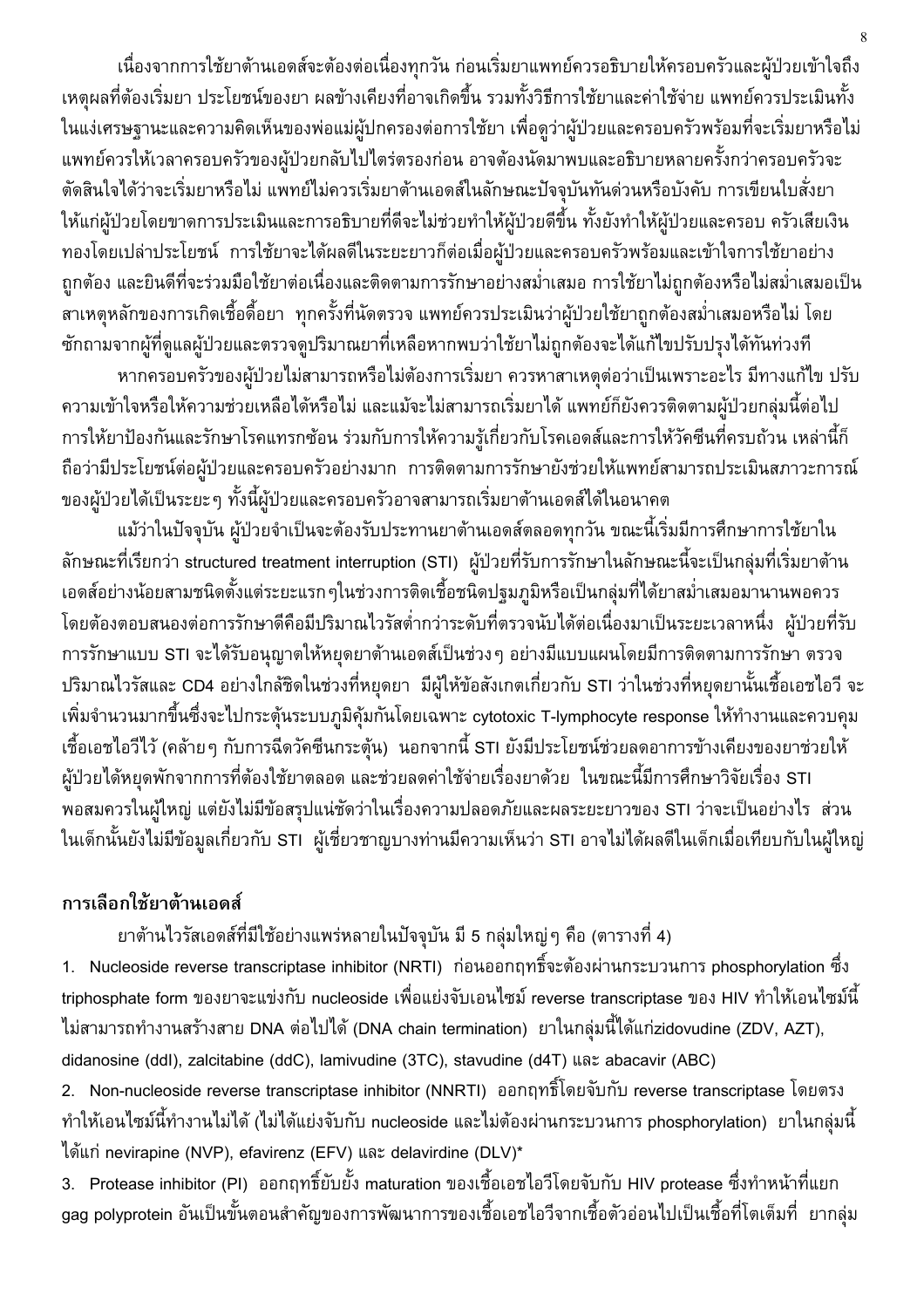นี้ได้แก่ saquinavir(SQV), indinavir(IDV), nelfinavir (NFV), ritonavir (RTV), amprenavir (APV), lopinavir/ritonavir (LPV/RTV) และ atazanavir (ATV)\*

4. Nucleotide analogs ได้แก่ tenofovir disoproxial (TDF)\*

5. Fusion inhibitor ได้แก่ enfuvirtide (T-20)\*

หมายเหตุ: \* หมายถึงยาต้านไวรัสเอดส์ที่ยังไม่มีจำหน่ายในประเทศไทย

มาตรฐานสากลของการรักษาผู้ป่วยที่ติดเชื้อเอชไอวีในปัจจุบันคือ การใช้ยาต้านเอดส์ร่วมกันมากกว่า 1 ชนิด ส่วนใหญ่แนะนำให้ใช้ยาสามชนิดร่วมกัน ซึ่งจะช่วยลดปริมาณไวรัสได้ดีและนาน ทำให้ระบบภูมิคุ้มกันโดยเฉพาะ CD4 ้เพิ่มขึ้น และโอกาสที่เชื้อจะดื้อยามีน้อยกว่าเมื่อเปรียบเทียบกับการให้ยา 1-2 ตัว

หลังจากเริ่มการรักษา ควรตรวจนับ CD4 และปริมาณไวรัสเป็นระยะๆ เพื่อประเมินประสิทธิภาพการรักษาและ ี การดำเนินโรค และต้องระมัดระวังกลุ่มอาการ immune reconstitution โดยเฉพาะจากเชื้อวัณโรคที่อาจเกิดขึ้นได้

| สูตร        | <b>NNRTI/PI</b>              |            | 2NRTI <sub>s</sub> |         |  |
|-------------|------------------------------|------------|--------------------|---------|--|
|             | ے<br>สตรหลัก                 | สตรรอง     | ے<br>สตรหลัก       | สตรรอง  |  |
| NNRTI-based | <b>EFV</b>                   | NVP*       | ZDV+3TC            | ZDV+ABC |  |
|             |                              |            | ZDV+ddl            | 3TC+ABC |  |
|             |                              |            | D4T+3TC            | ddl+3TC |  |
|             |                              |            |                    |         |  |
| PI-based    | <b>RTV</b>                   | <b>IDV</b> | ZDV+3TC            | ZDV+ABC |  |
|             | <b>NFV</b>                   | <b>APV</b> | ZDV+ddl            | 3TC+ABC |  |
|             | LPV/RTV                      |            | D4T+3TC            | ddl+3TC |  |
| อื่นๆ       | 1) ZDV+3TC+ABC และ 2) 2NTRIs |            |                    |         |  |

### ิตารางที่ 4. สูตรในการเลือกใช้ยาต้านไวรัสเอดส์ในเด็ก.

หมายเหตุ: \* ในประเทศไทยนิยมใช้ยา NVP มากกว่า EFV เนื่องจากยามีราคาถูกกว่าและอยู่ในรูปของยาที่ผลิตได้เอง คือ ยา GPOvir ซึ่งประกอบด้วยยา d4T 30 หรือ 40 มก., 3TC 150 มก. และ NVP 200 มก.

## การเปลี่ยนยาต้านไวรัสเอดส์

แพทย์ควรเปลี่ยนสูตรยาต้านไวรัสที่ใช้ในกรณีต่อไปนี้

1. ความล้มเหลวทางไวรัสวิทยา (virologic treatment failure)

1.1 ในเด็กที่ได้ยา 3 ชนิด (2NRTI+PI หรือ NNRTI) และปริมาณไวรัสลดลงน้อยกว่า 10 เท่า (1 log) หลังจาก รักษา 8-12 สัปดาห์

1.2 ยังตรวจพบไวรัสหลังการรักษาแล้ว 4-6 เดือน

1.3 ตรวจพบปริมาณไวรัสอีก หลังจากเคยตรวจไม่พบ

1.4 ปริมาณไวรัสเพิ่มสูงขึ้นกว่าเดิมคือ เพิ่มมากกว่า 5 เท่า (0.7 log) ในเด็กอายุน้อยกว่า 2 ปี หรือเพิ่มมากกว่า 3 เท่า (0.5 log) ในเด็กอายุมากกว่า 2 ปี หากเพิ่มน้อยกว่านั้น ควรตรวจซ้ำเนื่องจากอาจเกิดจากความแปรปรวนของ วิธีการตรวจ

2. ความล้มเหลวทางอิมมูโนวิทยา (Immunologic treatment failure)

2.1 มีการเปลี่ยน immunologic category

- 2.2 จำนวน CD4 ลดลงเร็วคือ ลดมากกว่าร้อยละ 30 ในระยะเวลาน้อยกว่า 6 เดือน
- 2.3 ค่าร้อยละของ CD4 ลดลงมากกว่า/เท่ากับรักยละ 5 ในเด็กที่มี CD4 นักยกว่ารักยละ 15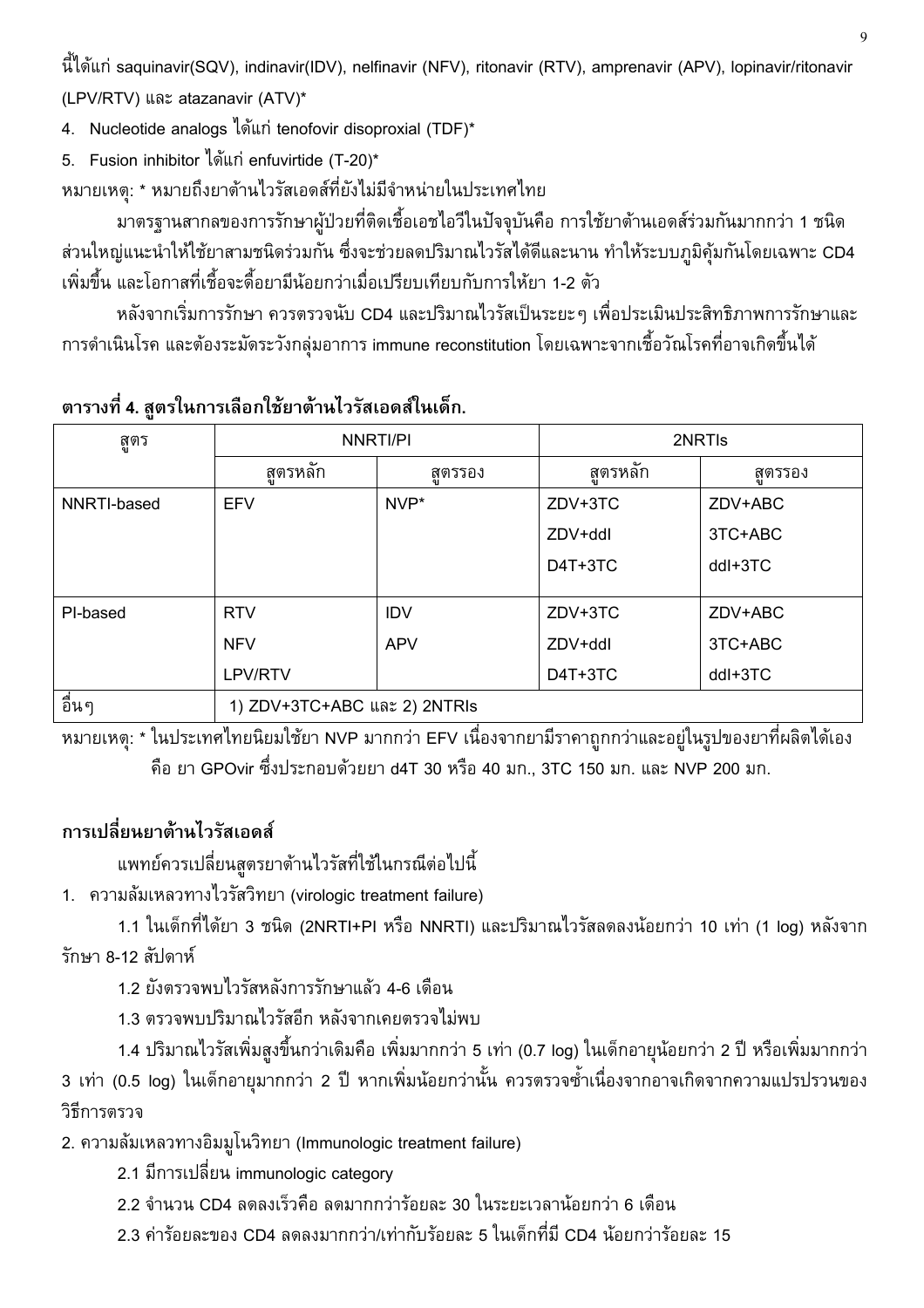- 3. ความล้มเหลวทางคลินิก (Clinical failure)
	- 3.1 อาการทางสมองและพัฒนาการเสื่อมลง
	- 3.2 น้ำหนักลดลงหรือไม่เพิ่มขึ้น โดยไม่มีสาเหตุชัดเจน
	- 3.3 การดำเนินของโรครุนแรงเพิ่มขึ้น
- 4. พิษจากยา (Drug toxicity)

วิธีการเปลี่ยนยาต้านไวรัสเอดส์มีหลักการสรุปได้ดังนี้

- 1. หากเหตุที่ต้องเปลี่ยนยานั้นเกิดจากพิษของยาที่ใช้อยู่ สามารถเปลี่ยนเฉพาะยาตัวที่เป็นสาเหตุของพิษเพียงตัว เดียว ในบางกรณีอาจพิจารณาลดขนาดยาลงในขนาดที่ไม่ต่ำกว่าขนาดที่แนะนำสำหรับการรักษา หากไม่ดีขึ้น จึงพิจารณาเปลี่ยนยา
- 2. ก่อนเปลี่ยนยา ต้องแน่ใจว่าผู้ป่วยใช้ยาถูกต้องสม่ำเสมอ หากทำได้ อาจทดสอบการดื้อยาของเชื้อก่อนหาก สาเหตุของความล้มเหลวน่าจะเกิดจากเชื้อเอดส์ดื้อยา ให้เปลี่ยนยาชุดใหม่ซึ่งต้องเป็นยาที่ผู้ป่วยไม่เคยได้รับมา ก่อน

| ชื่อยา            | รูปแบบ               | ขนาดของยา (ขนาดสูงสุด)                          | อาการข้างเคียง            |
|-------------------|----------------------|-------------------------------------------------|---------------------------|
| Zidovudine        | น้ำ: 10 มก./มล.      | <u>180 มก./ม. <sup>2</sup> ทุก 12 ชม.</u>       | ซีด นิวโตรฟิลต่ำ ปวด      |
| (Retrovir, AZT,   | แค็ปซูล: 100 มก      | (300 มก.)                                       | ศีรษะ กล้ามเนื้ออักเสบ    |
| ZDV)              | เม็ด: 300 มก.        |                                                 | พิษต่อตับ                 |
| Stavudine         | นำ: 1 มก./มล.        | 1 มก./กก. ทุก 12 ชม.                            | ปวดศีรษะ ปลายประสาท       |
| (Zerit, d4T)      | แค็ปซูล: 15, 20, 30, | $(30 \text{ Nn.})$                              | อักเสบ อาเจียน ปวดท้อง    |
|                   | 40 มก.               |                                                 | ตับอ่อน อักเสบ พิษต่อไม   |
|                   |                      |                                                 | โตรคอนเดรีย               |
|                   |                      |                                                 | lipodystrophy, lactic     |
|                   |                      |                                                 | acidosis                  |
| Lamivudine        | นำ: 10 มก./มล.       | 4 มก./กก. ทุก 12 ชม.                            | ปวดศีรษะ คลื่นไส้ เบื่อ   |
| (Epivir, 3TC)     | เม็ด: 150 มก.        | $(150 \text{ Nn.})$                             | อาหาร ปวดท้อง ถ่าย        |
|                   | Combivir (Combid):   |                                                 | เหลว ผื่น ปลายประสาท      |
|                   | ZDV 300 มก. และ      |                                                 | อักเสบ ตับอ่อนอักเสบ      |
|                   | 3TC 150 มก.          |                                                 |                           |
| Didanosine (ddl)  | ผง: 10 มก./มล.       | <u>ี<br/>120 มก./ม. <sup>2</sup> ทุก 12 ชม.</u> | ท้องเสีย คลื่นไส้ อาเจียน |
|                   | เม็ด: 25, 50, 100,   | (200 มก.)                                       | ปวดท้อง ปลายประสาท        |
|                   | 150 มก.              |                                                 | อักเสบ ตับอ่อนอักเสบ      |
|                   |                      |                                                 | ภาวะกรดยูริคสูง           |
| Zalcitabine (ddC) | เม็ด: 0.375, 0.75 mg | 0.01 มก./กก. วันละ 3 ครั้ง                      | ปวดศีรษะ ปลายประสาท       |
|                   |                      |                                                 | อักเสบ อาเจียน ปวดท้อง    |
|                   |                      |                                                 | ตับอ่อนอักเสบ พิษต่อตับ   |
|                   |                      |                                                 | แผลในปาก                  |
| Abacavir (ABC)    | นำ: 20 มก./มล.       | 8 มก./กก. (ไม่เกิน 300 มก.) ทุก                 | คลื่นไส้ อาเจียน ไข้ ปวด  |

# ตารางที่ 5. ยาต้านไวรัสเอดส์สำหรับเด็กที่มีใช้ในประเทศไทย.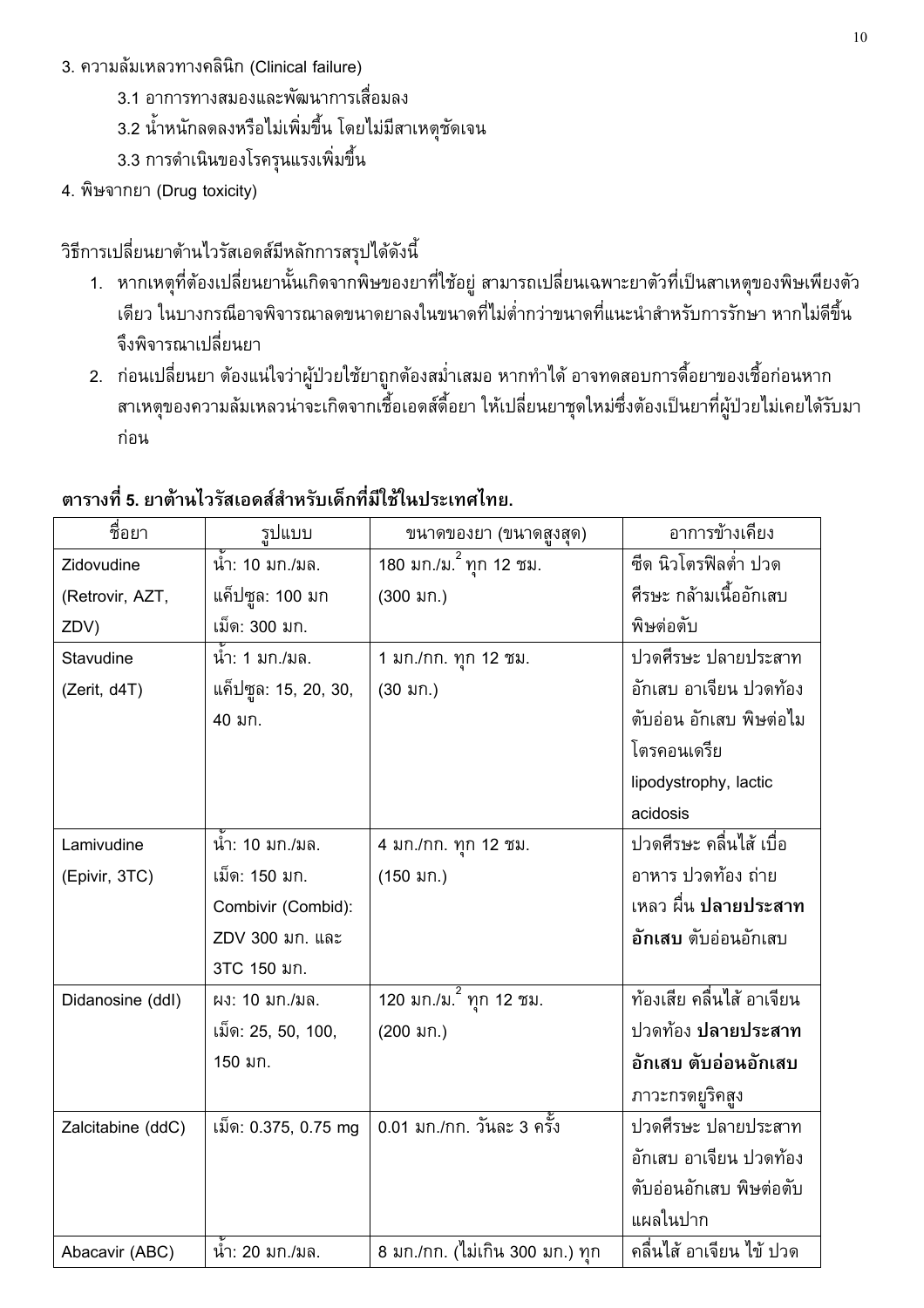|                       | เม็ด: 300 มก.                                            | 12 ชม.                                                                                                                                                                                                        | ์ศีรษะ ท้องเสีย เบื่ออาหาร<br>แพ้อย่างรุนแรง (5%)                                             |  |  |
|-----------------------|----------------------------------------------------------|---------------------------------------------------------------------------------------------------------------------------------------------------------------------------------------------------------------|-----------------------------------------------------------------------------------------------|--|--|
| Nevirapine (NVP)      | นำ: 10 มก./มล.<br>เม็ด: 200 มก.                          | <u>120-200 มก.ม. วันละครั้ง นาน 2</u><br>สัปดาห์ จากนั้นทุก 12 ชม. (200<br>มก.)                                                                                                                               | ผื่น ปวดศีรษะ อาเจียน<br>ปวดท้อง <b>พิษต่อตับ</b>                                             |  |  |
| Efavirenz (EFV)       | แค็ปซูล: 50, 200 มก.<br>เม็ด: 200 มก.                    | 200 มก. วันละครั้ง<br>10-15 กก.<br>250 มก. วันละครั้ง<br>15-20 กก.<br>300 มก. วันละครั้ง<br>20-25 กก.<br>25-32.5 กก. 350 มก. วันละครั้ง<br>32.5-40 กก. 400 มก. วันละครั้ง<br>600 มก. วันละครั้ง<br>$> 40$ กก. | ผื่น สับสน ประสาทหลอน<br>พิษต่อตับ ความพิการแต่<br>กำเนิด                                     |  |  |
| Indinavir (IDV)       | แค๊ปซูล: 200, 400<br>มก.                                 | ี<br>500 มก./ม. วันละ 3 ครั้ง                                                                                                                                                                                 | อาเจียน ปวดท้อง นิ่วในไต<br>ดีซ่าน เลือดออกง่าย<br>ไขมันในเลือดสูง<br>lipodystrophy           |  |  |
| Nelfinavir (NFV)      | ผง: 50 มก./ช้อน<br>เม็ด: 250 มก.                         | 55-65 มก./กก. ทุก 12 ชม.<br>$(1,250 \text{ }\mathsf{N}\Omega)$                                                                                                                                                | ถ่ายเหลว อาเจียน-ปวด<br>ท้อง พิษต่อตับ เลือดออก<br>ง่าย ไขมันในเลือดสูง<br>lipodystrophy      |  |  |
| Ritonavir (RTV)       | นำ: 80 มก./มล.<br>ี แค๊ปซูล: 100 มก.                     | 350-400 มก./ม. ์ ทุก 12 ชม.                                                                                                                                                                                   | อาเจียน-ปวดท้อง อาการ<br>ชารอบปาก พิษต่อตับ<br>เลือดออกง่าย ไขมันใน<br>เลือดสูง lipodystrophy |  |  |
| Lopinavir/ritonavir   | นำ: 80 มก. LPV/20                                        | 7-15 กก. 12. มก. LPV/กก.                                                                                                                                                                                      | ท้องเสีย ตับอ่อนอักเสบ                                                                        |  |  |
| (Kaletra,<br>LPV/RTV) | มก. RTV ต่อมล.<br>แค๊ปซูล: 133.3 มก.<br>LPV/33.3 มก. RTV | 15-40 กก. 10 มก. LPV/กก.<br>ทุก 12 ชม. (400 มก. LPV)                                                                                                                                                          | ผื่น พิษต่อตับ ไขมันใน<br>เลือดสูง lipodystrophy                                              |  |  |
| Amprenavir (APV)      | นำ: 15 มก/มล.<br>แค็ปซูล: 50, 150 มก.                    | น้ำ: 22.5 มก./กก. วันละ 2 ครั้ง<br>หรือ 17 มก./กก. วันละ 3 ครั้ง (ไม่<br>เกิน 2.8 ก.)<br>ู้แค็ปซูล: 20 มก./กก. วันละ 2 ครั้ง<br>หรือ 15 มก./กก. วันละ 3 ครั้ง (ไม่<br>เกิน 2.4 ก.)                            | อาเจียน ปวดท้อง ผื่น ชา<br>รอบปาก, lipodystrophy                                              |  |  |

### การรักษาโรคที่พบร่วมด้วย

โรคที่พบร่วมด้วยในผู้ป่วยเอดส์ในเด็กได้แก่ : การติดเชื้อแบคทีเรียอย่างรุนแรง โรคติดเชื้อฉวยโอกาส lymphoid interstitial pneumonitis (LIP), *Pneumocystic* carinii pneumonitis (PCP) โรคติดเชื้อไวรัสต่างๆ วัณโรค การรักษา PCP ใช้ trimethoprim/sulfamethoxazole (TMP/SMZ) ในขนาด 20 มก./กก./วัน ของ TMP แบ่งให้ ้วันละ 4 ครั้งนานอย่างน้อย 14 วัน ถ้าอาการของผู้ป่วยไม่ดีขึ้นหรือผู้ป่วยแพ้ TMP/SMZ ซึ่งส่วนใหญ่ทำให้เกิดเม็ดเลือด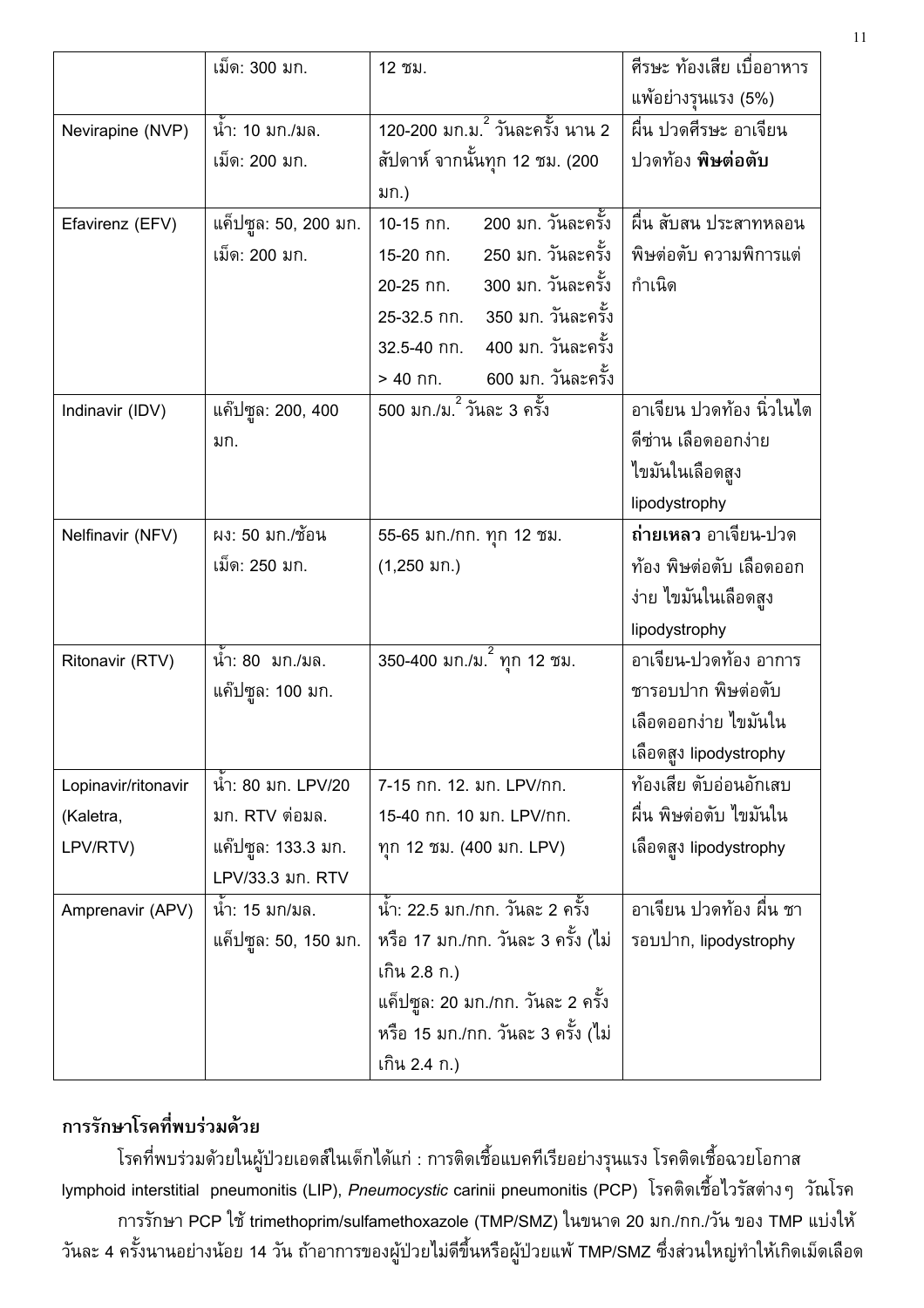ขาวนิวโตรฟิลลดลงและผื่นที่ผิวหนังให้เปลี่ยนเป็น pentamidine isothionate 4 มก./กก./วัน ฉีดเข้าทางหลอดเลือดหรือ ้เข้ากล้ามเนื้อ ยาอื่นๆที่ใช้ได้เช่น pentamidine ชนิดพ่น, trimatrexate และ dapsone ร่วมกับ TMP การให้ยาสเตียรอยด์ ร่วมด้วยอาจได้ประโยชน์

้สำหรับภาวะ LIP ที่พบบ่อยในเด็กที่เป็นโรคเอดส์ ควรพิจารณาให้ยาสตีรอยด์เมื่อผู้ป่วยเกิดภาวะขาดออกซิเจน ้เรื้อรัง และมีค่า pO2 น้อยกว่า 65 มม.ปรอทที่อุณหภูมิห้อง โดยให้ยา prednisolone รับประทาน 2 มก./กก./วัน เป็น ูเวลา 2-4 สัปดาห์ เมื่ออาการดีขึ้นให้ลดขนาดของ prednisolone ลงเป็น 0.5 มก./ กก./ วัน และถ้าผู้ป่วยมีอาการดีขึ้น เรื่อย ๆ ก็ให้ลดขนาดของ prednisolone ลงไปอีกจนหยุดยาในที่สุด สำหรับผู้ป่วย LIP ที่มีภาวะติดเชื้อแบคทีเรียแทรก ่ ซ้อนซึ่งเป็นสิ่งที่พบได้บ่อยมักจะมีไข้มีอาการหอบ ฟังปอดได้ rales ผู้ป่วยที่เป็น LIP มาเป็นระยะเวลานานจะมีอาการ ของโรคปอดชนิดเรื้อรังคือ ไอเรื้อรัง นิ้วปุ้ม หายใจเร็ว เขียว และเกิด cor pulmonale ตามมา<sup>1-3</sup>

# การรักษาแบบประดับประคองและการป้องกันโรค

สิ่งที่สำคัญประการหนึ่งสำหรับผู้ป่วยเอดส์คือ การหลีกเลี่ยงที่จะสัมผัสกับโรคติดเชื้อต่างๆ เช่น โรคติดเชื้อที่ ผ่านมาทางสัตว์ โรคติดเชื้อที่ปนเปื้อนมากับอาหารและน้ำ การเดินทางไปในท้องถิ่นที่มีโรคประจำอยู่ เป็นต้น โกชนาการ

้การส่งเสริมการโภชนาการจัดเป็นสิ่งสำคัญ เนื่องจากถ้าผู้ป่วยมีภาวะทุพโภชนาการร่วมด้วยก็ยิ่งทำให้ภูมิคุ้มกัน เสื่อมลงไปอีก

# วัดซีน

ผู้ป่วยเอดส์มักมีปัญหาในการสร้างแอนติบอดีหลังได้รับวัคซีน เนื่องจากมีภาวะภูมิคุ้มกันบกพร่อง โดยทั่วไปควรหลีกเลี่ยงการฉีดวัคซีนเชื้อเป็นในผู้ป่วยเอดส์ยกเว้นกรณีจำเป็น

้วัคซีนหัดสามารถให้ได้เนื่องจากผู้ป่วยเอดส์เมื่อเป็นหัดแล้วอาการอาจรุนแรงจนเสียชีวิตได้ และแม้ว่าจะได้รับ วัคซีนหัดแล้ว ควรได้รับอิมมโนโกลบิลินเสมอเมื่อไปสัมผัสโรค

วัคซีนโปลิโอชนิดหยอด วัคซีนอีสกอีใส วัคซีนพิษสุนัขบ้า

# อิมมูโนโกลบุลิน

ี สำหรับการให้ IVIG เป็นระยะ ๆเพื่อป้องกันการติดเชื้อแบคทีเรีย พบว่าได้ผลดีในเด็กที่เป็นโรคเอดส์ที่ยังมีค่า CD4 สูงกว่า 200 เซลล์/ลบ.มม. การติดเชื้อแบคทีเรียอย่างรุนแรงเป็นสิ่งที่พบได้บ่อยในผู้ป่วยเอดส์ในเด็กเนื่องจาก ผู้ป่วยมักมีความผิดปกติในสมรรถภาพการทำงานของ B-lymphocyte แม้ว่าระดับอิมมูโนโกลบุลินในเลือดจะสูงก็ตามจึง ทำให้ผู้ป่วยติดเชื้อแบคทีเรียได้ง่ายขนาดของ IVIG ที่ให้คือ 400 มก./กก. เดือนละครั้ง

# การป้องกันเชื้อฉกฉวยโอกาส

● PCP เนื่องจากการติดเชื้อ PCP ผู้ป่วยเอดส์ในเด็กจะมีอาการรุนแรงและมีอัตราตายสูงจึงควรให้ยาป้องกันภาวะ ์ติดเชื้อ PCP เช่น TMP/SMZ ชนิดรับประทานในขนาด 150 มก. TMP/ม. ี้/วัน และ 750 มก. SMZ/ม. ี้/วัน โดย แบ่งให้วันละ 2 ครั้ง เป็นเวลา 3 วัน ติดต่อกันใน 1 สัปดาห์ หรือให้วันละครั้งเป็นเวลา 3 วัน ใน 1 สัปดาห์ ขนาดยาในแต่ละวันไม่ควรเกิน 320 มก. ของ TMP และ 1600 มก.ของ SMZ ถ้าผู้ป่วยแพ้ยา อาจเลือกใช้ยา pentamidine ชนิดพ่นในขนาด 300 มก./ครั้ง/เดือน ในเด็กอายุมากกว่า 5 ปีขึ้นไป หรือใช้ pentamidine ชนิด ้ฉีดเข้าหลอดเลือดในขนาด 4 มก./กก. ทุก 2-4 สัปดาห์ หรือ dapsone ในเด็กอายุตั้งแต่ 1 เดือนขึ้นไป โดย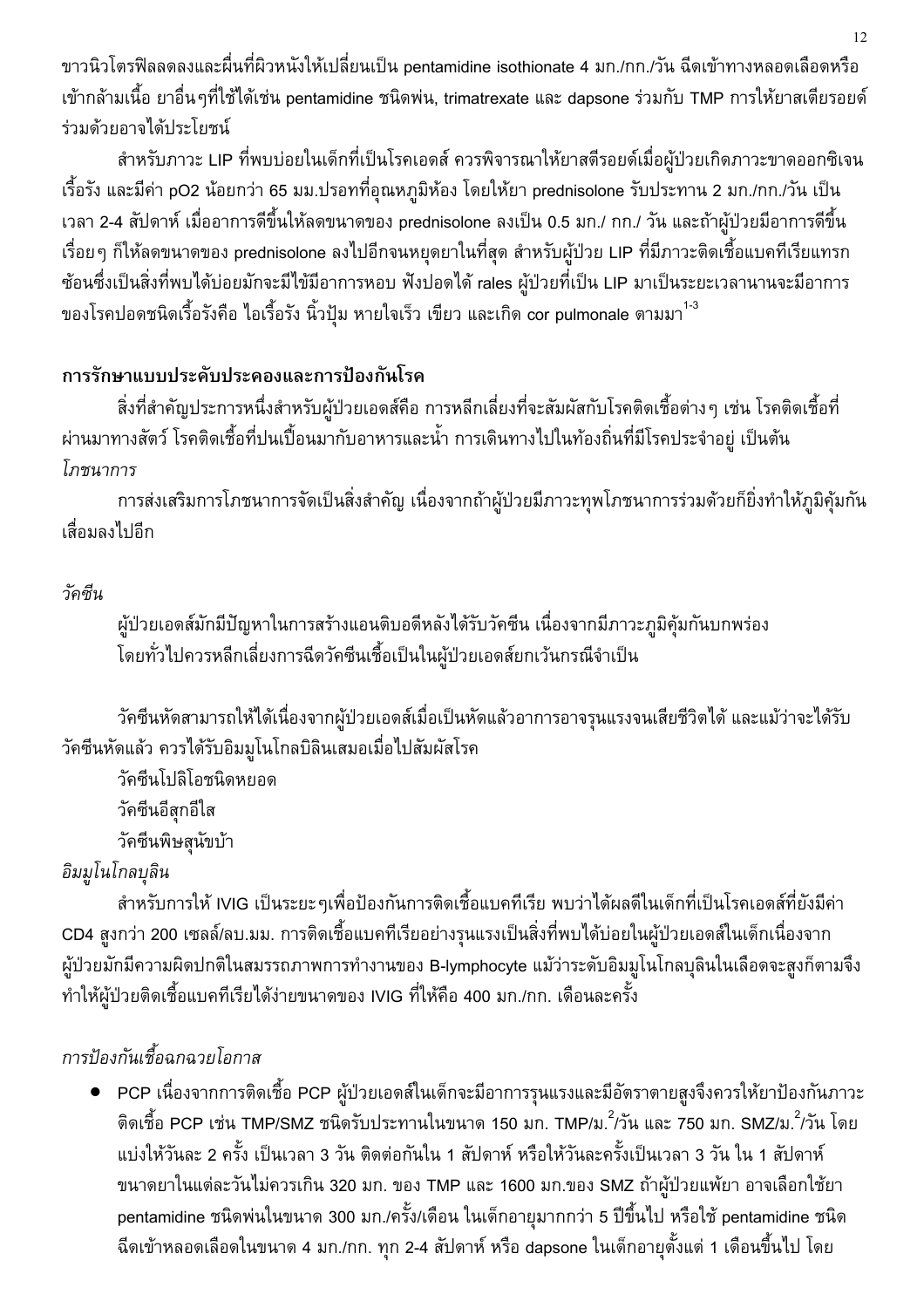้รับประทานในขนาด 1 มก./กก./วัน ทุกวันขนาดสูงสุดไม่เกิน 100 มก. โดยทั่วไปไม่แนะนำให้ยาป้องกัน PCP ในเด็กอายุต่ำกว่า 1 เดือน เนื่องจากสมรรถภาพในการทำงานของตับยังไม่สมบูรณ์

- วัณโรค ในกรณีที่ผู้ป่วยไปสัมผัสกับผู้ป่วยวัณโรคในระยะแพร่เชื้อ หรือทดสอบ tuberculin skin test ในผู้ป่วย ูแล้วพบว่า reactive โดยไม่พบหลักฐานการเป็นวัณโรค ถ้าเชื้อวัณโรคเป็น isoniazid-sensitive ให้ผู้ป่วย รับประทาน INH เป็นเวลา 1 ปี ถ้าเชื้อวัณโรคนั้นเป็น isoniazid-resistant หรือ multistant หรือ multidrug resistant ให้พิจารณาเลือกยาตามผลการทดสอบความไวของเชื้อ
- อีสุกอีใส เมื่อเด็กที่ติดเชื้อเอชไอวีไปสัมผัสกับผู้ป่วยอีสุกอีใสโดยที่เด็กนั้นยังไม่เคยเป็นอีสุกอีใสมาก่อนให้ฉีด Varicella zoster immune globulin (VZIG) เพื่อป้องกันโรค ในกรณีที่ผู้ป่วยโรคเอดส์ได้รับ IVIG ทุกเดือนอยู่ แล้วจะให้ VZIG เมื่อ IVIG เข็มสุดท้ายที่ได้นานเกิน 14 วันขึ้นไปหลังจากนั้นผู้ป่วยไปสัมผัสโรคมา
- หัด ป้องกันโดยการฉีดวัคซีนป้องกันหัด ในกรณีที่ผู้ป่วยไปสัมผัสผู้ป่วยโรคหัด ควรให้อิมมูโนโกลบุลินเพื่อ ป้องกันโรคหัดไม่ว่าผู้ป่วยจะได้รับวัคซีนป้องกันหรือไม่ก็ตาม
- *Toxoplasma qondii* ให้ TMP-SMZ ในขนาดเดียวกับที่ใช้ป้องกัน PCP
- *Mycobacterium avium c*omplex ยาที่ใช้คือ azithromycin, claithromycin หรือ rifabutin ในเด็กโต
- การติดเชื้อแบคทีเรียอย่างรุนแรง เช่น การติดเชื้อในกระแสเลือด เยื่อหุ้มสมองอักเสบ ปอดบวม ป้องกันโดยการ ให้ IVIG 400 มก./กก.ครั้ง เดือนละครั้ง ฉีดวัคซีนฮิบและวัคซีนนิวโมคอคคัส
- Cryptococcus neoformans, Histoplasma capsulatum, Coccidioides inumitis ใช้ itraconazola หรือ fluconazole
- ไซโตเมกาโลไวรัส ให้ ganciclovir หรือ foscarnet
- $\bullet$  ไวรัสไข้หวัดใหญ่ ให้ rimantadine หรือ amantadine
- ไวรัสเริม ให้ยา acyclovir โดยทั่วไปให้เริ่มยาป้องกัน PCP, การติดเชื้อไซโตเมกาโลไวรัสอย่างรุนแรง เช่น จอ ี ประสาทตาอักเสบ, Mycobacterium avium intracellulare เมื่อค่า CD4 ลดลงอยู่ใน category 3 (ตารางที่ 5)  $^{\rm 11}$

# ตารางที่ 5. การป้องกันการติดเชื้อฉกฉวยโอกาส. หน้า 57 ตารางที่ 6

| เชื้อก่อโรค  | ลักษณะของผู้ป่วย                       | ยาที่เลือกใช้                        |
|--------------|----------------------------------------|--------------------------------------|
| <b>PCP</b>   | อายุ < 12 เดือน หรือ immune category 3 | TMP/SMX, dapsone                     |
| <b>CMV</b>   | Immune category 3 และ CMV เป็นบวก      | Ganiciclovir, valganciclovir         |
| MAI          | Immune category 3                      | Clarithromycin, azithromycin         |
| Candida      | เชื้อราในปากและช่องคลอด                | Fluconazole                          |
| <b>HSV</b>   | Immune category 3 และ HSV เป็นบวก      | Valacyclovir, famciclovir, acyclovir |
| Cryptococcus | Immune category 3                      | Fluconazole                          |
|              |                                        |                                      |
|              |                                        |                                      |
|              |                                        |                                      |
|              |                                        |                                      |
|              |                                        |                                      |
|              |                                        |                                      |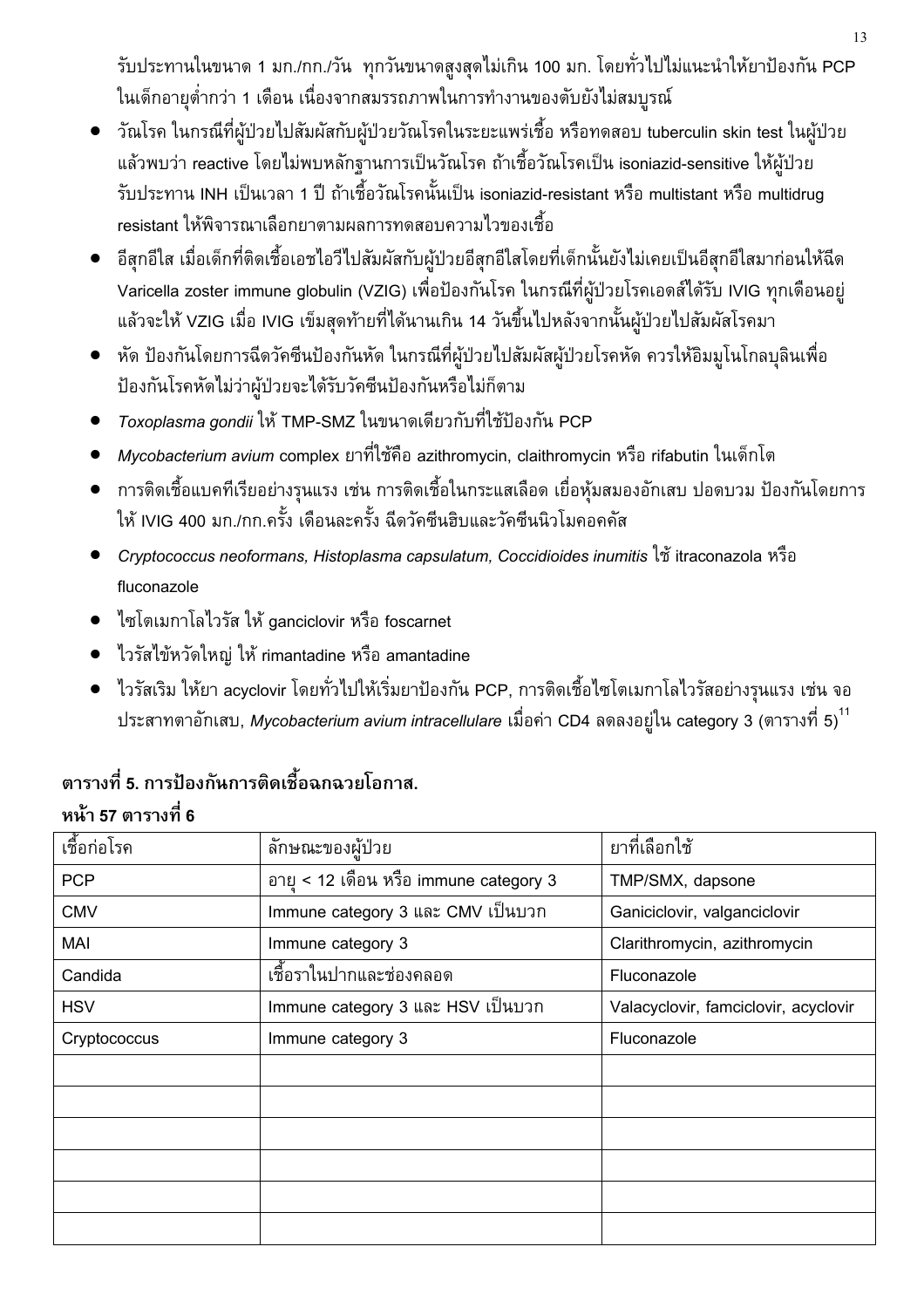# การดูแลด้านจิตสังคม การดูแลแบบองค์รวม และการดูแลครอบครัว

้ก่อนมีการนำยาต้านไวรัสเอดส์มาใช้อย่างแพร่หลายในการป้องกันการติดเชื้อจากแม่สู่ลูก การลดอัตราการติด เชื้อทำได้เพียงด้วยการหลีกเลี่ยงไม่ให้เด็กกินนมแม่หลังคลอดเท่านั้น เมื่อมีการนำยาต้านไวรัสเอดส์มาใช้ในการป้องกัน การติดเชื้อจากแม่สู่ลูก อัตราการติดเชื้อได้ลดลงอย่างมาก แต่ในที่สุดเด็กเหล่านี้ต้องกลายเป็นเด็กกำพร้าเมื่อพ่อแม่ต้อง เสียชีวิตไป

้เด็กที่พ่อแม่ติดเชื้อเอชไอวีจะต้องผ่านลำดับการปรับตัวที่ยากลำบาก เนื่องจากพ่อแม่ย่อมมีความเครียดสูงยิ่ง พ่อแม่เริ่มเจ็บป่วยยิ่งเป็นการยากที่เด็กจะไม่รับรู้ถึงปัญหาตลอดจนมีความกดดันทางจิตใจจากการถูกรังเกียจและ ้ ความเครียด การมีพ่อแม่ที่ติดเชื้อเอชไอวีจึงเป็นดังตราประทับสำหรับเด็ก ไม่ว่าเด็กจะได้รับการวินิจฉัยว่าติดเชื้อเอดส์ ้หรือไม่ ซึ่งจะมีผลให้เด็กไม่ได้รับการดูแลที่เหมาะสมทั้งจากบุคลากรทางการแพทย์ สังคมและญาติพี่น้อง โดยเฉพาะใน เด็กโตและวัยรุ่นซึ่งสามารถรับรู้เรื่องราวต่าง ๆ และมีความรู้สึกไวต่อสิ่งรอบข้างที่เข้ามากระทบทำให้เกิดผลทางจิตใจ ้อย่างรุนแรง การตระหนักถึงความยากลำบากของเด็กที่มีพ่อแม่ติดเชื้อเอชไอวี และการให้โอกาสแก่เด็กและเยาวชน ้เหล่านั้นเพื่อให้ชีวิตอยู่ในสังคมเช่นเดียวกับเด็กปกติจึงเป็นสิ่งที่สำคัญยิ่ง<sup>22</sup>

้มุมมองในการดูแลรักษาผู้ป่วยเด็กที่ติดเชื้อเอชไอวีในปัจจุบันมีวัตถุประสงค์ให้เด็กไม่ติดเชื้อจากแม่ และ ้ต้องการรักษาพ่อแม่ให้มีชีวิตอยู่ยาวนานที่สุด เพื่อรักษาสถาบันครอบครัวให้มีคุณค่ามากที่สุด พ่อของเด็กส่วนหนึ่งอาจ ไม่ติดเชื้อ ซึ่งจำเป็นต้องรักษาผลเลือดให้เป็นลบตลอดไปโดยการใช้ถุงยางอนามัยทุกครั้งที่มีเพศสัมพันธ์ มีโครงการ สนับสนุนช่วยเหลือผู้ติดเชื้อในลักษณะการดูแลเป็นครอบครัวเพิ่มขึ้น ซึ่งแตกต่างจากแนวคิดในอดีตที่ให้การรักษาเป็น รายบุคคลเท่านั้น การดูแลทั้งครอบครัวในลักษณะเช่นนี้เชื่อว่ามีประโยชน์อย่างมาก ทำให้ครอบครัวและผู้รักษาเกิด ้ความเข้าใจด้านสังคมจิตวิทยาของผู้ติดเชื้ออย่างถ่องแท้ ส่งผลกระทบต่อความสำเร็จในการรักษาที่มีประสิทธิภาพ ้เพิ่มขึ้น มีคุณภาพชีวิตที่ดี และสามารถวางแผนชีวิตในระยะยาว

# การป้องกันโรคเอดส์ในเด็ก

เนื่องจากโรคเอดส์ในเด็กส่วนใหญ่เกิดจากการติดเชื้อผ่านจากแม่ไปสู่ลูกจากการตั้งครรภ์ การป้องกันโรคเอดส์ ในเด็กส่วนใหญ่จึงมุ่งเน้นไปที่การป้องกันการติดเชื้อเอชไอวีจากแม่สู่ลูก สำหรับการติดเชื้อไวรัสเอดส์จากแม่ไปสู่ลูกนั้น ้เกิดขึ้นได้ตั้งแต่ระยะที่ลูกอยู่ในครรภ์ ในระหว่างการคลอดและติดเชื้อหลังคลอดจากการกินนมแม่เนื่องจากเชื้อไวรัส ี เอดส์สามารถผ่านทางน้ำนมแม่ไปสู่ลูกได้ บัจจัยที่พบว่ามีผลต่อการติดเชื้อไวรัสเอดส์จากแม่สู่ลูกมีดังนี้คือ

1. ปัจจัยในแม่ เช่น ปริมาณเชื้อเอชไอวีในกระแสเลือดแม่ถ้าสูงจะทำให้ลูกในครรภ์มีโอกาสติดเชื้อได้สูง แม่ซึ่ง ้มีปริมาณไวรัสเอชไอวีมาก<sup>12</sup> ได้แก่ แม่ที่มีอาการของโรคเอดส์ระหว่างตั้งครรภ์มี p24 antigenemia มีระดับ CD4 ต่ำ ึกว่า 400 เซลล์/ลบ.มม. หรือมีการติดเชื้อเอชไอวีใหม่ๆ ขณะตั้งครรภ์ นอกจากนั้นการติดเชื้อเอชไอวีจากแม่สู่ลูกจึงยัง ์ขึ้นกับปัจจัยอื่นๆ อีกหลายประการพบว่าแม่ที่ขาดแอนติบอดีต่อบาง epitope ของไวรัสเอดส์ลูกจะมีโอกาสติดเชื้อสูง ี แม่ที่มี neutralizing antibody ต่อบางส่วนของ GP 120 โดยเฉพาะ V3 loop ในปริมาณสูงจะมีอัตราการติดเชื้อเอชไอวี ่ สู่ลูกต่ำกว่าแม่ซึ่งไม่มีแอนติบอดีดังกล่าว การศึกษาในอัฟริกาพบว่า ถ้าแม่ขาดวิตามินเอร่วมด้วย ลูกจะมีโอกาสติด ้เชื้อสูงขึ้นทั้งนี้เนื่องจากการขาดวิตามินเอ อาจทำให้ความแข็งแรงของเยื่อบุช่องคลอด และรกลดลงตลอดจนมีผลทำให้ ี ภูมิคุ้มกันทั้ง T และ B cell เสื่อมลงจึงทำให้เด็กในครรภ์มีโอกาสติดเชื้อไวรัสเอดส์สูงขึ้น<sup>13</sup>

2. ปัจจัยทางไวรัส เช่น เชื้อเอชไอวีที่มี phenotype และ genotype แตกต่างกันจะมีอัตราการติดเชื้อจากแม่ไป ยังลูกต่างกัน แม่ซึ่งติดเชื้อเอชไอวีชนิดที่มีความรุนแรงสูงและสามารถทำลายเซลล์ได้มากจะมีโอกาสทำให้เกิดการติด เชื้อสู่ลูกง่ายกว่าแม่ซึ่งติดเชื้อเอชไอวีที่มีความรุนแรงต่ำ

่ 3. ปัจจัยทางรก เช่น การติดเชื้อซิฟิลิสที่รก และการอักเสบของถุงน้ำคร่ำ (chorioamnionitis) พบว่ามีส่วนทำให้ การติดเชื้อไวรัสเอดส์จากแม่สู่ลูกเพิ่มขึ้น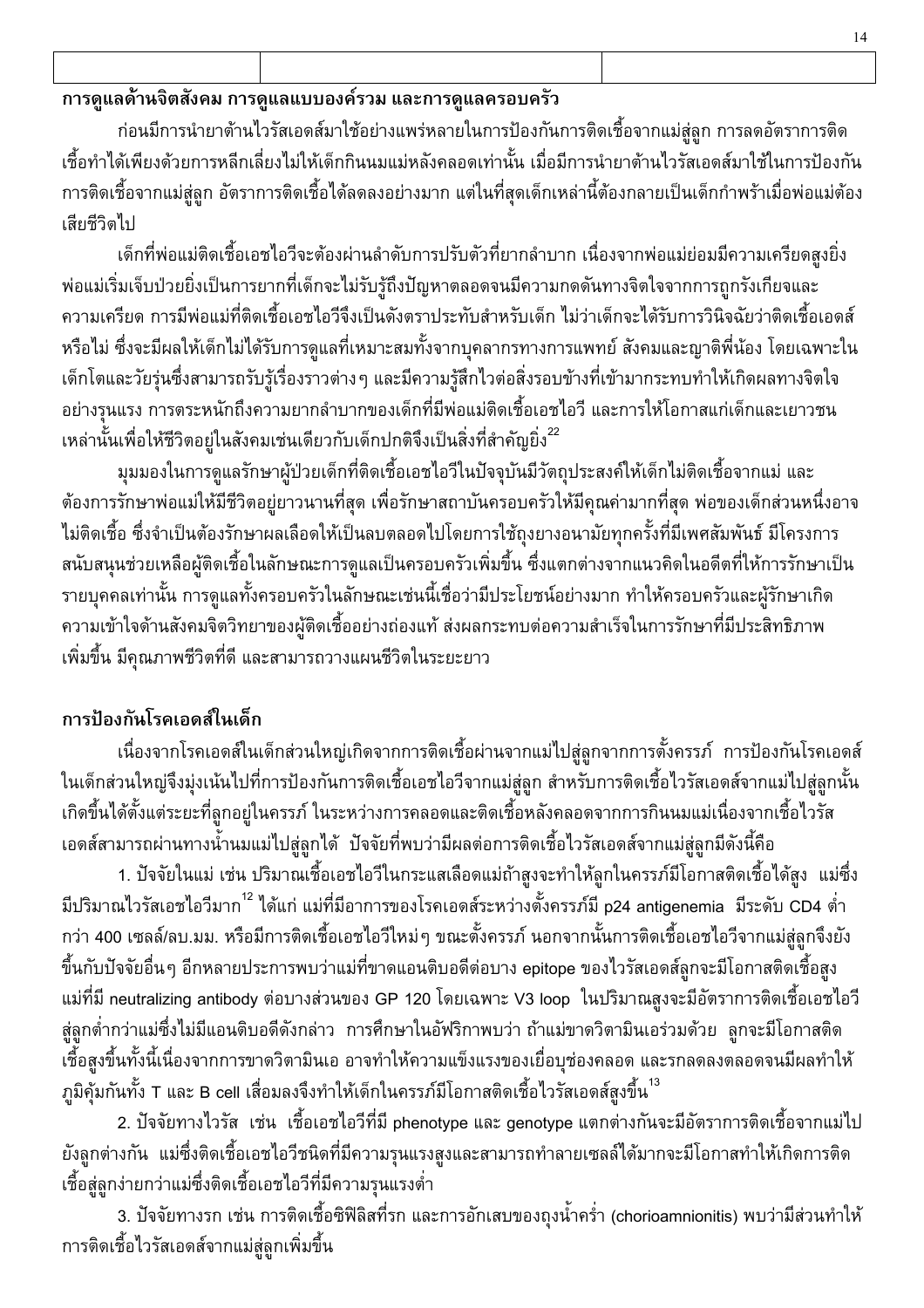4. ปัจจัยในลูก เช่น การตอบสนองทางภูมิคุ้มกันของทารกในครภ์ ปัจจัยทางพันธุกรรม ความบอบบางของ ้ผิวหนังและเยื่อบุในเด็กแรกเกิด มีส่วนที่จะทำให้อัตราการติดเชื้อไวรัสเอดส์จากแม่สู่ลูกแตกต่างกันออกไป

5. ปัจจัยทางสูติศาสตร์ การผ่าท้องคลอดสามารถลดอัตราการติดเชื้อไวรัสเอดส์จากแม่สู่ลูกได้ ระยะเวลาของ การเจ็บครรภ์ และระยะเวลาตั้งแต่ถุงน้ำคร่ำแตกจนกระทั่งคลอดที่นานจะเพิ่มอัตราการติดเชื้อเอชไอวีในลูก การทำสูติ ี ศาสตร์หัตถการต่าง ๆ เช่น จากการคลอดโดยใช้คีม เครื่องดูดสูญญากาศ ทำให้มีโอกาสติดเชื้อมากขึ้น<sup>14</sup> อย่างไรก็ตาม การผ่าตัดคลอดอาจไม่ได้ผลเพิ่มขึ้นนักในกรณีที่แม่ได้ยาต้านไวรัสเอดส์หลายขนานร่วมกันโดยเฉพาะอย่างยิ่งในกรณีที่ แม่ตรวจไม่พบไวรัสในกระแสเลือด

6. การเลี้ยงลูกด้วยนมแม่ เนื่องจากสามารถตรวจพบเชื้อไวรัสเอดส์ในน้ำนมแม่ที่ติดเชื้อ และมีรายงานการติด เชื้อในลูกจากการกินนมแม่ การศึกษาโดยวิธี Meta-analysis พบว่าอัตราการติดเชื้อเอชไอวีผ่านทางน้ำนมแม่พบสูงถึง 7%-22% การศึกษาในประเทศไทยพบว่าถ้าแม่ที่ติดเชื้อเอชไอวีเลี้ยงลูกด้วยนมแม่จะทำให้อัตราการถ่ายทอดเชื้อเอชไอ ้วีจากแม่สู่ลูกเพิ่มขึ้นอีกเท่าตัว ดังนั้นเด็กที่คลอดจากแม่ซึ่งติดเชื้อเอชไอวี จึงไม่ควรกินนมแม่<sup>16</sup>

# ยาต้านไวรัสเอดส์สำหรับหญิงตั้งครรภ์ที่ติดเชื้อเอชไอวี

หลังจากปี พ.ศ.2537 ซึ่งได้มีการเผยแพร่การศึกษาวิจัย AIDS Clinical Trial Group (ACTG) 076 ซึ่งสถาบัน ้สุขภาพแห่งชาติ ประเทศสหรัฐอเมริกา ร่วมกับประเทศฝรั่งเศส เพื่อป้องกันการติดเชื้อไวรัสเอดส์จากแม่สู่ลูกโดยการให้ หญิงตั้งครรภ์ที่ติดเชื้อเอชไอวี รับประทาน AZT ในขนาด 100 มก./ครั้ง วันละ 5 ครั้ง เริ่มต้นเมื่ออายุครรภ์ 14-34 สัปดาห์ไปตลอดการตั้งครรภ์ โดยหญิงตั้งครรภ์นั้นจะต้องไม่เคยได้รับยาต้านไวรัสเอดส์มาก่อนและมี CD4 เกิน 200 ู้เซลล์/ลบ.มม. ในขณะคลอดจะได้รับ AZT ทางเส้นเลือดในขนาด 2 มก./กก. ในเวลา 1 ชั่วโมงเป็น loading dose และ ี่ ตามด้วยยาในขนาด 1 มก/.กก./ชั่วโมง จนคลอด สำหรับทารกจะได้รับยา AZT ชนิดน้ำในขนาด 2 มก./กก. ทุก 6 ู ชั่วโมง นาน 6 สัปดาห์ พบว่าด้วยวิธีการดังกล่าวสามารถลดอัตราการติดเชื้อจากแม่สู่ลูกได้ร้อยละ 67.5<sup>17</sup>

การศึกษาวิจัยในระยะหลังพบว่า การติดเชื้อเอชไอวีจากแม่สู่ลูกส่วนใหญ่เกิดในระยะไตรมาสที่สามของการตั้ง ้ครรภ์และในระหว่างคลอด ดังนั้นการให้ AZT ในหญิงตั้งครรภ์ที่ติดเชื้อไวรัสเอดส์เป็นระยะเวลาสั้นๆ ซึ่งให้ผลในการ ้ป้องกันที่ดีขึ้น <sup>18-21</sup> (ตารางที่ 6) อย่างไรก็ตาม ควรคำนึงถึงความปลอดภัยของยาต่อแม่และทารก รวมทั้งต้องระวังการ ดื้อยาที่อาจเกิดขึ้นโดยเฉพาะกับยา NVP

### วัดซีนเอดส์

ี สำหรับวัคซีนโรคเอดส์ ที่ทำจาก envelope protein ของเชื้อเอชไอวี เช่น Microgenesys GP-160, Genentech GP-120 และ Chiron GP-120 ได้มีการศึกษาเบื้องต้น พบว่ามีความปลอดภัยและสามารถกระตุ้นให้เกิดการสร้าง ภูมิคุ้มกันต่อวัคซีนได้จึงได้มีการพัฒนาต่อไป $^{\rm 3}$ 

ในขณะที่ทุกฝ่ายกำลังหามาตรการที่จะช่วยป้องกันการติดเชื้อเอดส์จากแม่สู่ลูกอยู่นั้นเราควรจะตระหนักว่าโรค เอดส์ในเด็กไทยส่วนใหญ่ติดเชื้อมาจากแม่และแม่ส่วนใหญ่ติดเชื้อมาจากสามี การป้องกันจึงเป็นสิ่งที่สำคัญที่สุดซึ่งทำได้ โดยการให้ความรู้เกี่ยวกับโรคเอดส์ที่ถูกต้องแก่ประชาชนทั่วไปเพื่อป้องกันไม่ให้ติดเชื้อ โดยเน้นการป้องกันการติดเชื้อ เอชไอวีด้วยการใช้ถุงยางอนามัย การป้องกันการตั้งครรภ์ที่ไม่พึงประสงค์ของหญิงที่ติดเชื้อและการป้องกันการถ่ายทอด เชื้อจากแม่ที่ติดเชื้อสู่ลูก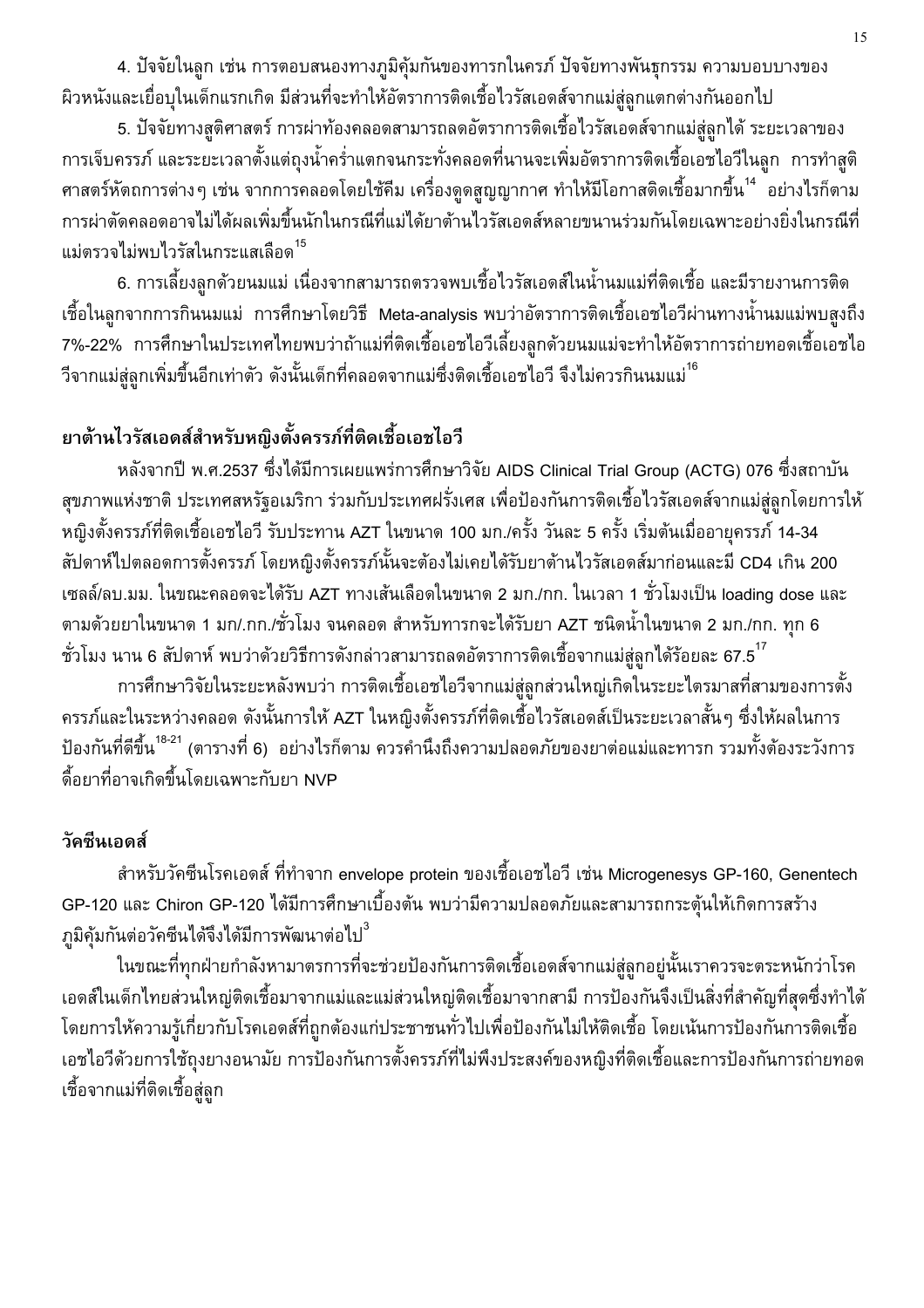|                     |                            | Antiretroviral Regimen |                    |            |                   |           |             |
|---------------------|----------------------------|------------------------|--------------------|------------|-------------------|-----------|-------------|
| Study               | Drug                       | Antepartum             | Intrapartum*       | Postpartum |                   | <b>BF</b> | Relative    |
|                     |                            |                        |                    | Woman      | Infant            |           | Efficacy**  |
| PACTG 076           | <b>AZT</b>                 | 100 mg PO five         | 2.0 mg/kg IV,      | No         | 2 mg/kg           | No        | 68%         |
|                     |                            | times daily starting   | followed by IV     |            | PO <sub>q</sub> 6 |           |             |
|                     |                            | at 14-34 wk            | infusion of 1.0    |            | hr for 6          |           |             |
|                     |                            |                        | mg/kg/hr           |            | wk                |           |             |
| <b>HIV/AIDS</b>     | <b>AZT</b>                 | 300 mg PO bid          | 300 mg PO q 3 hr   | No         | No                | No        | 50%         |
| Collaboration       |                            | starting at 36 wk      |                    |            |                   |           |             |
| (Thailand)          |                            |                        |                    |            |                   |           |             |
| <b>Ivory Coast</b>  | <b>AZT</b>                 | 300 mg PO bid          | 300 mg PO every 3  | No         | No                | Yes       | 37%         |
|                     |                            | starting at 36 wk      | hr                 |            |                   |           |             |
| Ivory Coast/        | <b>AZT</b>                 | 300 mg PO bid          | 600 mg PO at onset | 300 mg     | No                | Yes       | 38%         |
| <b>Burkina Faso</b> |                            | starting at 36 -38     | of labor           | PO bid     |                   |           |             |
|                     |                            | wk                     |                    | for 1 wk   |                   |           |             |
| <b>PHPT</b>         | <b>AZT</b>                 | 300 mg PO bid          | 300 mg PO q 3 hr   | No         | 2 mg/kg           | No        | TR (%)      |
| (Thailand)          |                            | starting at 28 wks     |                    |            | PO <sub>q</sub> 6 |           | $LL = 7.6%$ |
|                     |                            | $(L)$ or 35 wks $(S)$  |                    |            | hr 6 wk           |           | LS=5.6%     |
|                     |                            |                        |                    |            | $(L)$ or 3 d      |           | SL=8.9%     |
|                     |                            |                        |                    |            | (S)               |           | SS=10.9%    |
| Africa:             |                            |                        |                    |            |                   |           |             |
| PETRA Arm           | <b>AZT</b>                 | 300 mg PO bid          | 300 mg PO q3 hr*   | 300 mg     | 4 mg/kg           | Yes       | 50%         |
|                     |                            | starting at 36 wk      |                    | PO bid     | PO bid for        |           |             |
|                     |                            |                        |                    | for 1 wk   | 1 wk              |           |             |
|                     | 3TC                        | 150 mg PO bid          | 150 mg PO bid      | 150 mg     | 2 mg/kg           | Yes       |             |
|                     |                            | starting at 36 wk      |                    | PO for     | PO bid for        |           |             |
|                     |                            |                        |                    | 1 wk       | 1 wk              |           |             |
| PETRA Arm AZT       |                            | No                     | 300 mg PO q 3 hr*  | 300 mg     | 4 mg/kg           | Yes       | 37%         |
| $\overline{2}$      |                            |                        |                    | PO bid     | PO for            |           |             |
|                     | $\ddot{}$                  |                        |                    | for 1 wk   | 1 wk              |           |             |
|                     | 3TC                        | No                     | 150 mg PO q 12 hr  | 150 mg     | 2 mg/kg           | Yes       |             |
|                     |                            |                        |                    | PO bid     | PO bid for        |           |             |
|                     |                            |                        |                    | for 1 wk   | 1 wk              |           |             |
| HIVNET 012          | <b>NVP</b>                 | No                     | 200 mg PO stat     | No         | 2 mg/kg           | Yes       |             |
|                     | $\mathop{\sf or}\nolimits$ |                        |                    |            | PO atat           |           | 47%         |
|                     | <b>AZT</b>                 | No                     | 600 mg PO, then    | No         | 4 mg/kg           | Yes       |             |
|                     |                            |                        | 300 mg q 3 h       |            | PO bid for        |           |             |

#### ตารางที่ 5. การศึกษาการใช้ยาต้านไวรัสเอดส์ในการลดอัตราการติดเชื้อจากแม่สู่ลูก.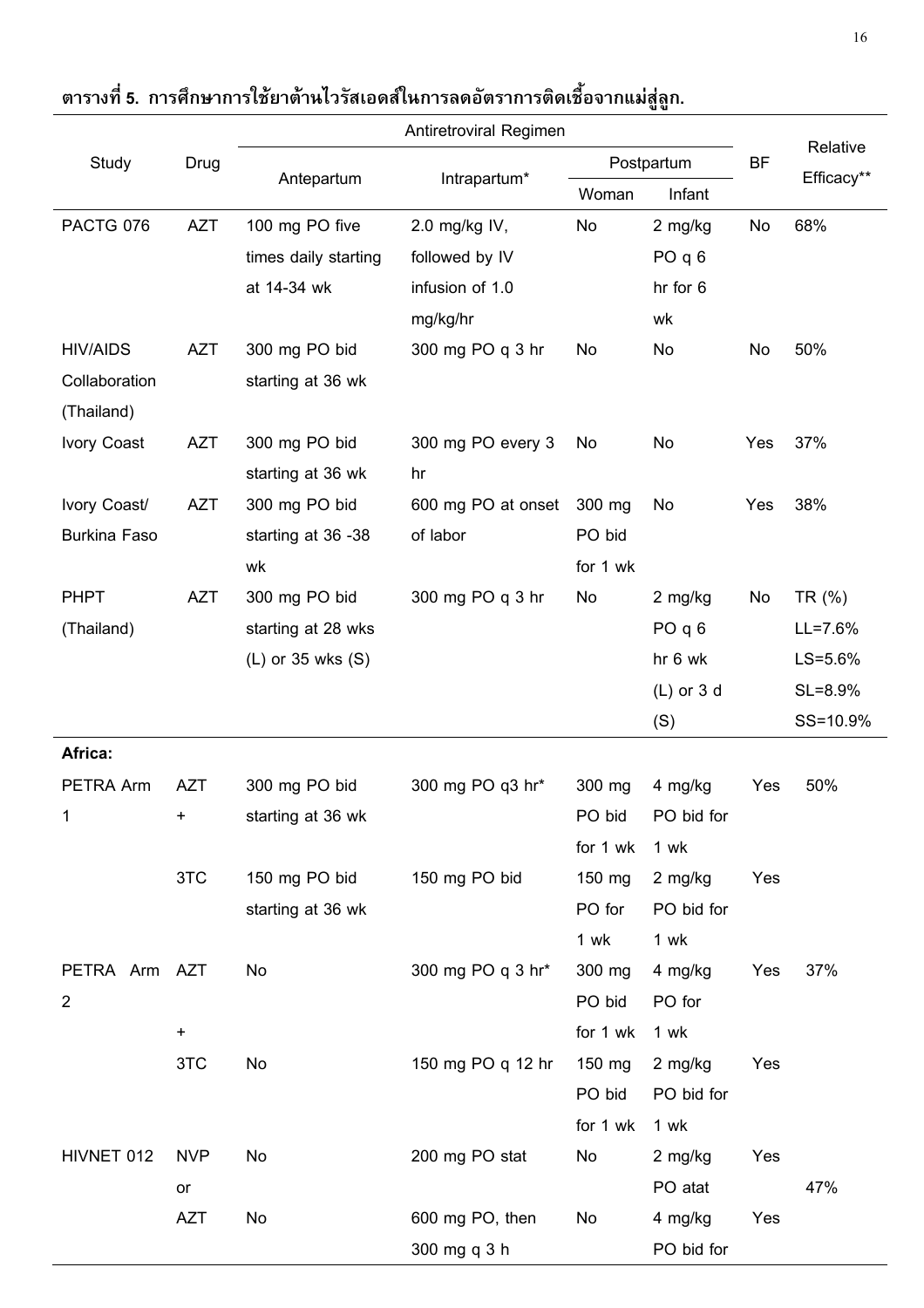\* If no antenatal drug in last 12 hr when goes into labor, administered loading dose of 600 mg given, followed by 300 mg orally every 3 hr.

\*\* Relative efficacy is a comparison of transmission rate with an intervention to that observed without an intervention

\*\*\* BF=Breast feeding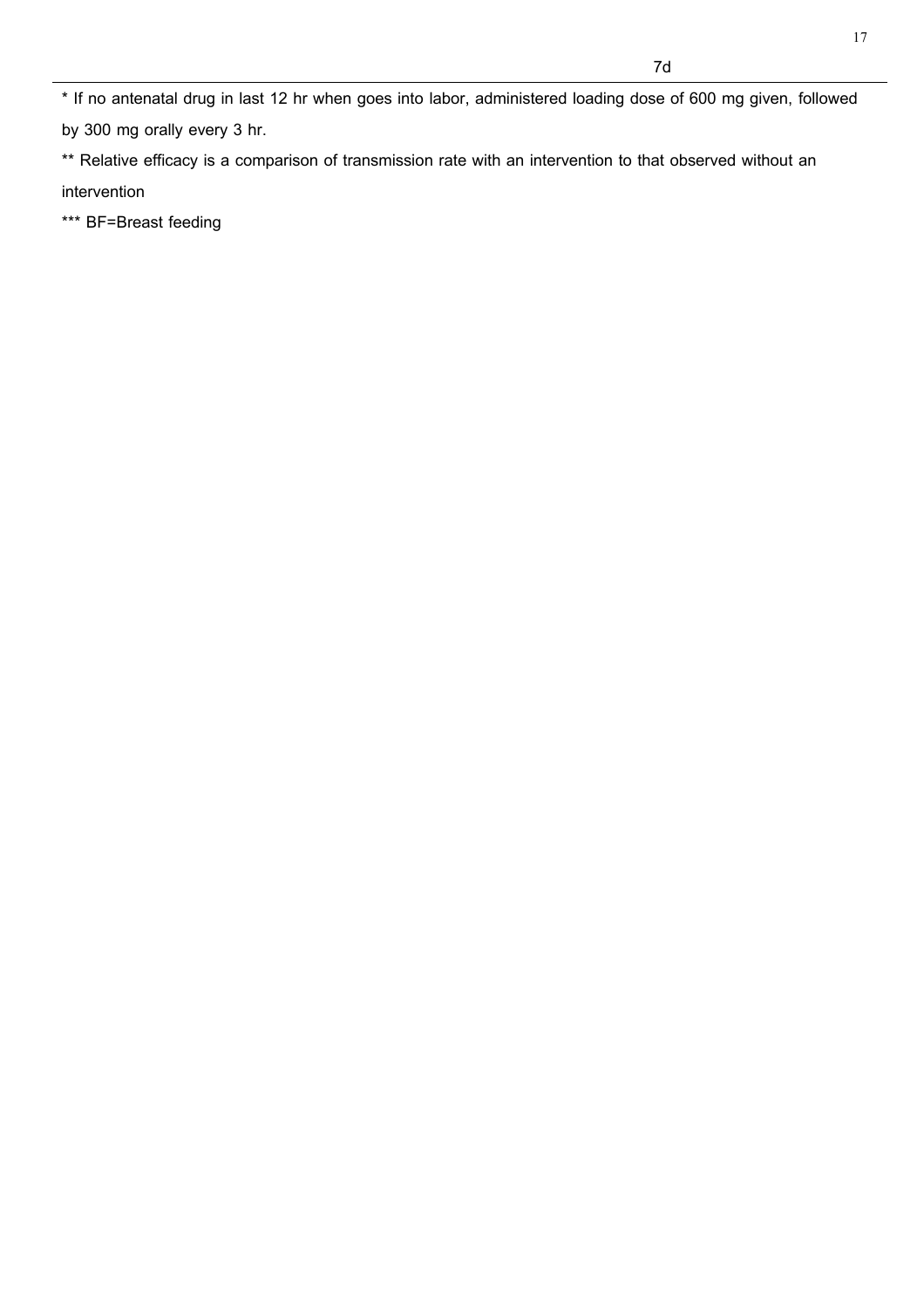#### เอกสารอ้างอิง

- 1. Pancharoen C, Thisyakorn U. Pediatric AIDS in Asia: Maternal Fetal Transmission. Clin Infect Dis 2002;21:80-1.
- 2. Centers for Disease Contral and Prevention. 1994 Revised classification for human immunodeficiency virus infection in children less than 13 years of age. MMWR 1994;43(RR-12):1-10.
- 3. Thisyakorn U. Pediatric HIV and AIDS in Thailand. In: Brown T, Sittitrai W, eds. The impact of HIV on children in Thailand. Bangkok: Program on AIDS, Thai Red Cross Society 1995:13-27, 73-87.
- 4. Lauinger JM, Beadle N, Thisyakorn U. Ten-year old boy with hemangiopericytoma and human immunodeficiency virus infection. Pediatr Infect Dis J 2001;20:321-3.
- 5. Thisyakorn U, Paupunwatana S, Chotpitayasunondh T, Kanchanamayul V, Limpitikul W, Panpitpat C. Perinatal HIV infection in Thailand. Proceedings of International Symposium on pediatric AIDS in Thailand: A public health and social dilemma. Cambridge: Harvard AIDS Institute, 1995:23-7.
- 6. Guidelines for the use of antiretroviral agents in pediatric HIV infection, 2005. http:/AIDSinfo.nih.gov.
- 7. Thisyakorn U, Pancharoen C, Ruxrungtham K, et al. Safety and immunogenicity of preexposure rabies immunization in HIV-1 infected children. Clin Infect Dis 2000;30:218.
- 8. Sperling RS, Shapiro DE, Coombs RW, et al. Maternal viral load, zidovudine treatment and the risk of transmission of human immunodeficiency virus type 1 from mother to infant. N Engl J Med 1996;335:621.
- 9. Coutsoudis A, Pillary K, Spooner E, et al. Randomized trial testing the effect of vitamin A supplementation on pregnancy outcomes and early mother-to-child HIV-1 transmission in Durban, South Africa. AIDS 1999;13:1517-24.
- 10. The International Perinatal HIV Group: Mode of delivery and vertical tranmission of HIV-1: A metaanalysis from fifteen prospective cohort studies. N Engl J Med 1999;340:977-87.
- 11. Connor EM, Sperling RS, Gelber R, et al. Reduction of maternal-infant transmission of human immunodeficiency virus type 1 with zidovudine treatment. N Engl J Med 1994;331:1173-80.
- 12. Thisyakorn U, Khongphatthanayothin M, Sirivichayakul S, et al. Thai Red Cross zidovudine donation program to prevent vertical transmission of HIV: effect of the modified ACTG 076 regimen. AIDS 2000;14: 2921-7.
- 13. Shaffer N, Chuachoowong R, Mock PA, et al. Short-course zidovudine for perinatal HIV-1 transmission in Bangkok, Thailand: a randomized controlled trial. Lancet 1999;353:773-80.
- 14. Lallement M, Jourdian G, Le Coeur S, et al. A trial of shortened zidovudine regimens to prevent mother to child transmission of human immunodeficiency virus type1. N Engl J Med 2000;343:982-91.
- 15. อภิชาต จริยาวิลาศ, หทัยชนก งามเกษม, หลิน มทนางกูร, อารีดา ศิริพงศ์, ชิษณุ พันธุ์เจริญ, อุษา ทิสยากร. I will survive. กรุงเทพฯ: หจก. ภาพพิมพ์, 2547.
- 16. Anaworanich K, Pancharoen C, Sirivichayakul S, et al. Undetectable plasma HIV-1 RNA with strong gagpol specific interferon-gamma ELISPOT response in an HIV-1 clade AVE-infected child untreated with antiretroviral therapy. Asian Pac J Allergy Immunol 2004;22:165-9.
- 17. Lolekha R, Sirivichayakul S, Siangphoe U, et al. Resistance to dial nucleoside reverse-transcriptase inhibitors in children infected with HIV clade A/E. Clin Infect Dis 2005;40:309-12.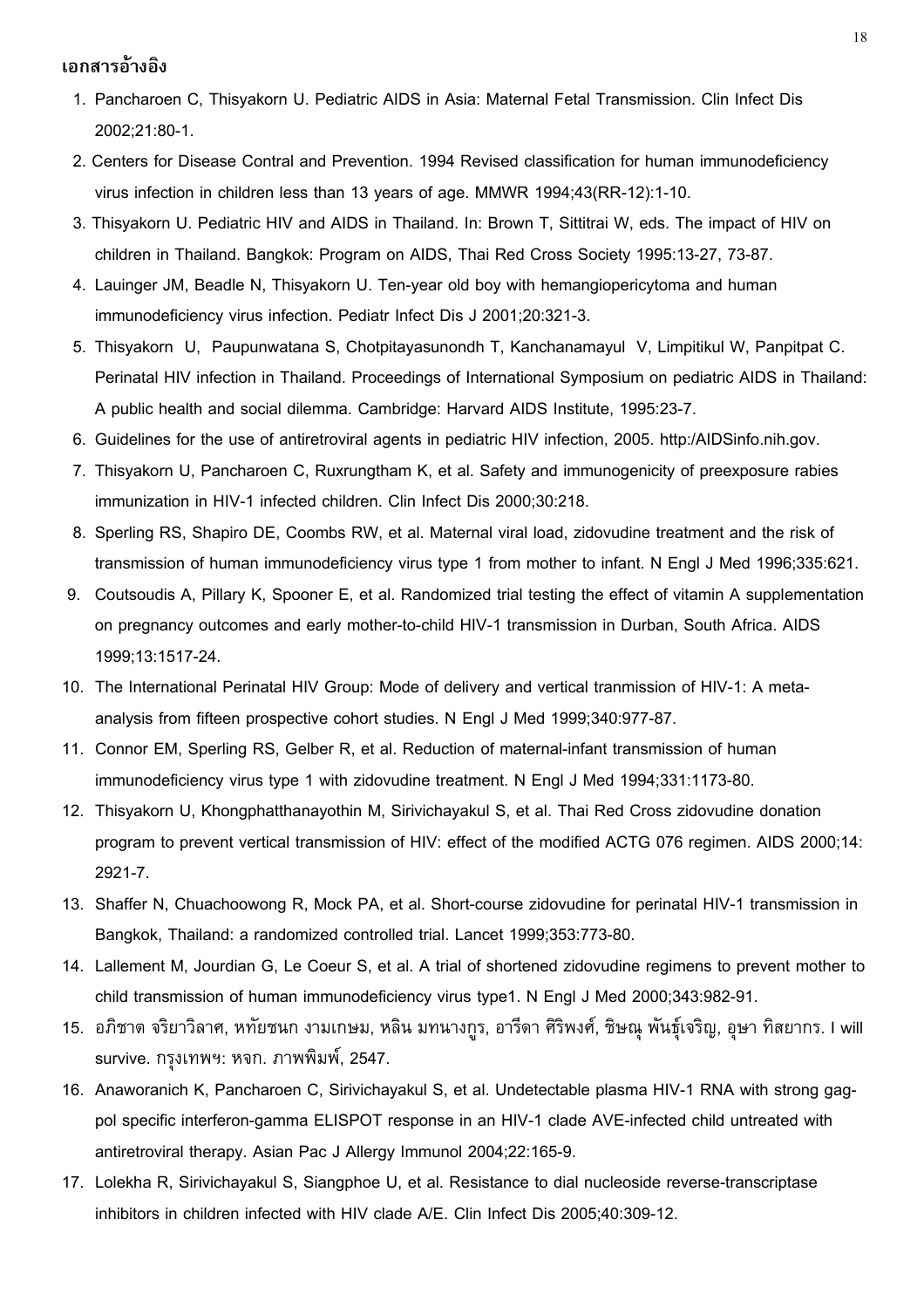- 18. Lolekha R, Sirivichayakul S, Siangphoe U, et al. Pharmacokinetics and 24-week efficacy/safety of dual boosted saquinavir/lopinavir/ritonavir in nucleoside pre-treated children. Pediatr Infect Dis J 2005;..
- 19. Pancharoen C, Likitnukul S, Chongsrisawat V, et al. Rectal prolapse associated with cytomegalovirus pseudomenbranous colitis in a child infected by human immunodeficiency virus. Southeast Asian J Trop Med Public Health 2003;34:583-4.
- 20. Tulvatana W, Pancharoen C, Mekmullica J, et al. Epsten-Barr virus-associated leiomyosarcoma of the iris in a child infected with human immunodeficiency virus. Arch Ophthalmol 2003;121:1478-81.
- 21. Pancharoen C, Thisyakorn U. Pediatric acquired immunodeficiency syndrome in Asia: Mother-to child transmission. Clin Infect Dis J 2002;34(Suppl2):S65-9.
- 22. Pancharoen C, Thisyakorn U. Mother-to-child transmission of HIV: The Asian/Thai experience. HK J Paediatr 2002;7:107-11.
- 23. Pancharoen C, Thisyakorn U. Pediatric AIDS in Asia-Oceanian J Pediatr Child Hlth 2002;1:78-84.
- 24. Pancharoen C, Thisyakorn U. HIV/AIDS in children. Ann Acad Med Singapore 2003;32:235-8.
- 25. Pancharoen C, Thisyakorn U. Preventive strategies of perinatal HIV-1 transmission: An experience from Thailand. Expert Opin Pharmacother 2003;4:179-82.
- 26. Pancharoen C, Anaworanich J, Thisyakorn U. Immunization for persons infected with human immunodeficiency virus. Current HIV Research 2004;2:293-9.
- 27. ชิษณุ พันธุ์เจริญ. การให้การปรึกษาแนะนำสำหรับครอบครัวของเด็กที่ติดเชื้อเอชไอวี. ใน: สุชาดา ศรีทิพยวรรณ, ชิษณุ พันธุ์เจริญ, อุษา ทิสยากร, บรรณาธิการ. Pediatrics: Healthy children-Healthy world. กรุงเทพฯ:บริษัท ธนาเพรส จำกัด, 2548:203-10.
- 28. ชิษณุ พันธุ์เจริญ, อุษา ทิสยากร. Essential issue on pediatric AIDS. ใน: นวลจันทร์ ปราบพาล, จิตลัดดา ดีโรจน์ วงศ์, ศศิธร ลิขิตนุกูล, รัชนี เซ็นศิริวัฒนา, บรรณาธิการ. Comprehensive Pediatric Practice: A Strategic Approach. กรุงเทพฯ: หจก.ภาพพิมพ์, 2544:39-48.
- 29. ชิษณุ พันธุ์เจริญ, อุษา ทิสยากร. ระบาดวิทยาของการติดเชื้อเอชไอวีและโรคเอดส์ในเด็ก. ใน: ชิษณุ พันธุ์เจริญ, ทวี โชติพิทยสุนนท์, อุษา ทิสยากร, บรรณาธิการ. โรคเอดส์ในเด็ก. กรุงเทพฯ: โรงพิมพ์แห่งจุฬาลงกรณ์ มหาวิทยาลัย, 2545:25-33.
- 30. ชิษณุ พันธุ์เจริญ, อุษา ทิสยากร. พยาธิกำเนิดและการถ่ายทอดเชื้อเอชไอวีจากแม่สู่ลูก. ใน: ชิษณุ พันธุ์เจริญ, ทวี โชติพิทยสุนนท์, อุษา ทิสยากร, บรรณาธิการ. โรคเอดส์ในเด็ก. กรุงเทพฯ: โรงพิมพ์แห่งจุฬาลงกรณ์มหาวิทยาลัย, 2545:35-9.
- 31. ชิษณุ พันธุ์เจริญ, อุษา ทิสยากร. การวินิจฉัยการติดเชื้อเอชไอวีและโรคเอดส์ในเด็ก. ใน: ชิษณุ พันธุ์เจริญ, ทวี โชติพิทยสุนนท์, อุษา ทิสยากร, บรรณาธิการ. โรคเอดส์ในเด็ก. กรุงเทพฯ: โรงพิมพ์แห่งจุฬาลงกรณ์มหาวิทยาลัย, 2545:41-5.
- 32. ชิษณุ พันธุ์เจริญ, อุษา ทิสยากร. การติดเชื้อแบคทีเรียในผู้ป่วยเด็กที่ติดเชื้อเอชไอวี. ใน: ชิษณุ พันธุ์เจริญ, ทวี โชติพิทยสุนนท์, อุษา ทิสยากร, บรรณาธิการ. โรคเอดส์ในเด็ก. กรุงเทพฯ: โรงพิมพ์แห่งจุฬาลงกรณ์มหาวิทยาลัย, 2545:56-65.
- 33. ชิษณุ พันธุ์เจริญ, อุษา ทิสยากร.การดูแลผู้ป่วยเด็กที่ติดเชื้อเอชไอวีแบบสหสาขาวิชาชีพ. ใน: ชิษณุ พันธุ์เจริญ, ทวี โชติพิทยสุนนท์, อุษา ทิสยากร, บรรณาธิการ. โรคเอดส์ในเด็ก. กรุงเทพฯ: โรงพิมพ์แห่งจุฬาลงกรณ์ มหาวิทยาลัย, 2545:321-3.